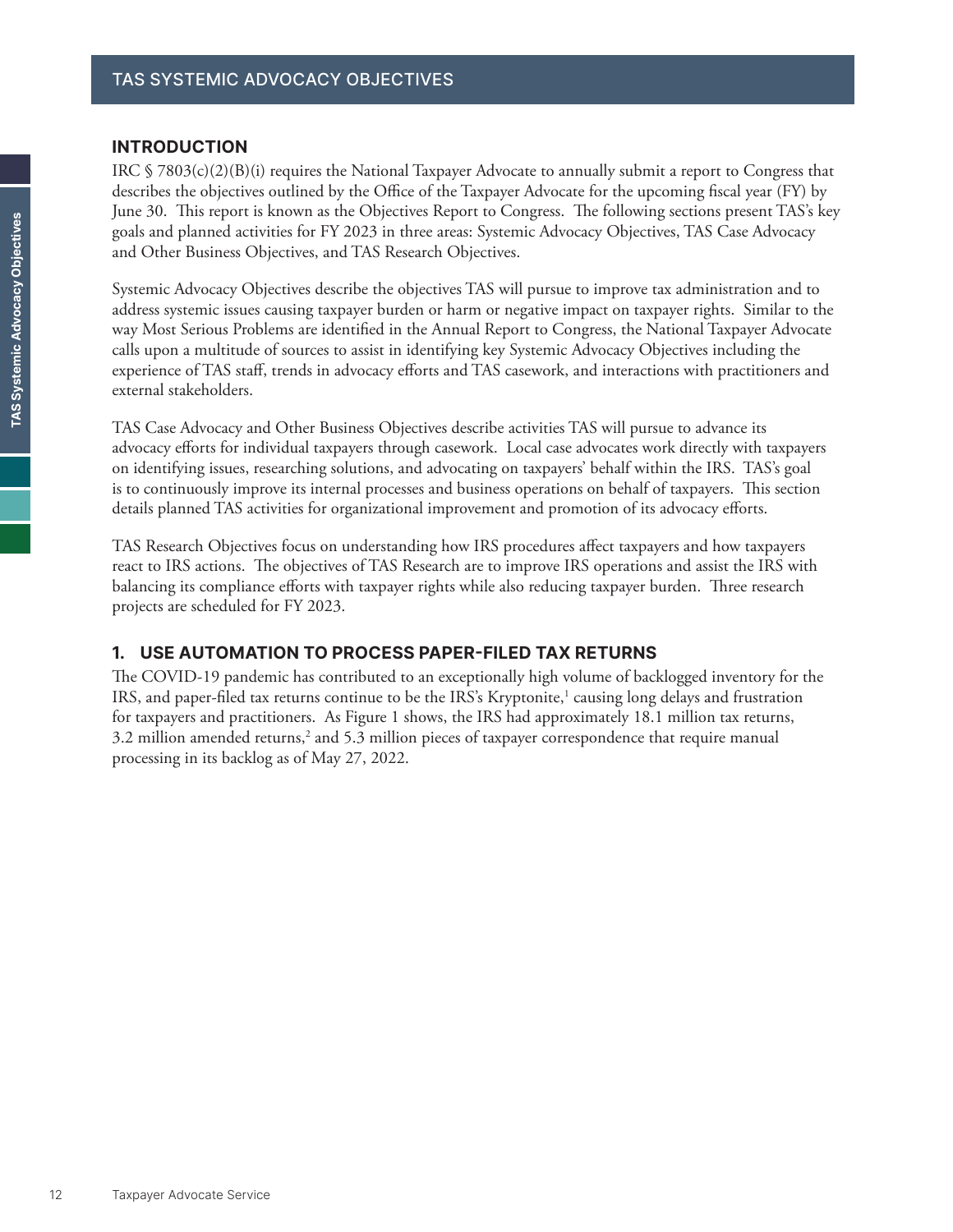|                                                                                | <b>Individual</b> | <b>Business</b> | <b>Not Specified</b> | <b>Total</b> |
|--------------------------------------------------------------------------------|-------------------|-----------------|----------------------|--------------|
| <b>Paper Returns Awaiting Processing</b>                                       |                   |                 |                      |              |
| Received in Calendar Year 2021                                                 | 353,000           | 334,000         |                      | 687,000      |
| Received in Calendar Year 2022                                                 | 7,800,000         | 6,200,000       | 3,400,000            | 17,400,000   |
| <b>Total Paper Returns Awaiting Processing</b>                                 | 8,200,000         | 6,500,000       | 3,400,000            | 18,100,000   |
| Paper and Electronic Returns - Processing Suspended                            | 3,800,000         | 1,600,000       |                      | 5,400,000    |
| <b>Amended Returns Inventory</b>                                               | 2,300,000         | 884,000         |                      | 3,200,000    |
| <b>Total Unprocessed Returns</b>                                               | 14,300,000        | 9,000,000       | 3,400,000            | 26,700,000   |
| <b>Correspondence/Accounts Management Cases</b><br>(Excluding Amended Returns) | 2,200,000         | 900,000         | 2,200,000            | 5,300,000    |
| <b>Total Inventory Requiring Manual Processing</b>                             | 16,500,000        | 9,900,000       | 5,600,000            | 32,000,000   |

## **FIGURE 1, Status of Inventory Requiring Manual Processing (as of May 27, 2022)3**

IRS processing delays combined with attrition in its processing staff workforce, inability to hire new employees, and the lack of automation of paper filings all negatively impacted the 2020, 2021, and 2022 filing seasons. This year, with its current staffing levels, the IRS once again found itself having to process the prior filings (from 2021) before processing the 2022 paper filings. As a result, taxpayers who file paper returns requesting a refund in 2022 will have to wait five months or longer to receive their refunds.

When taxpayers experience challenges and delays with the processing of their returns and claims for refunds, they lose trust in the agency and may become less likely to voluntarily comply. From a tax administration perspective, the IRS cannot continue to function year after year carrying a large inventory backlog and must get current in its processing of original and amended returns. The IRS needs to reconsider its entire process for paper-filed returns, including historical business reasons for rejecting e-file returns. Rather than rejecting an e-filed return upon attempted submission, the IRS could implement a systemic change that would allow it to accept the return and pull it out of the automated resolution and processing functions. The IRS should also develop tools to enable taxpayers to e-file more complex returns.<sup>4</sup>

Additionally, the IRS could reduce its backlog of paper tax returns by using scanning technology to machineread paper returns and prevent future delays for subsequent filing seasons. On March 29, 2022, the National Taxpayer Advocate issued Taxpayer Assistance Directive (TAD) 2022-1 directing the IRS to work with the tax return software industry to implement 2-D barcoding for the 2023 filing season.5 The TAD also directed the IRS to implement optical character recognition or similar technology for the 2023 filing season if possible or, if not, for the following filing season.

## **Objective 1 for FY 2023 – TAS will work with the IRS to explore the viability of utilizing scanning technology to assist with processing paper-filed tax returns.**

- Activity 1: Continue working with the IRS on implementing and utilizing 2-D barcoding, optical character recognition, or similar technology for upcoming filing seasons to automate the processing of paper returns and reduce delays.
- Activity 2: Review and revisit the IRS's acceptance or rejection policy of e-filed returns, with the objective to increase the number of e-filed returns.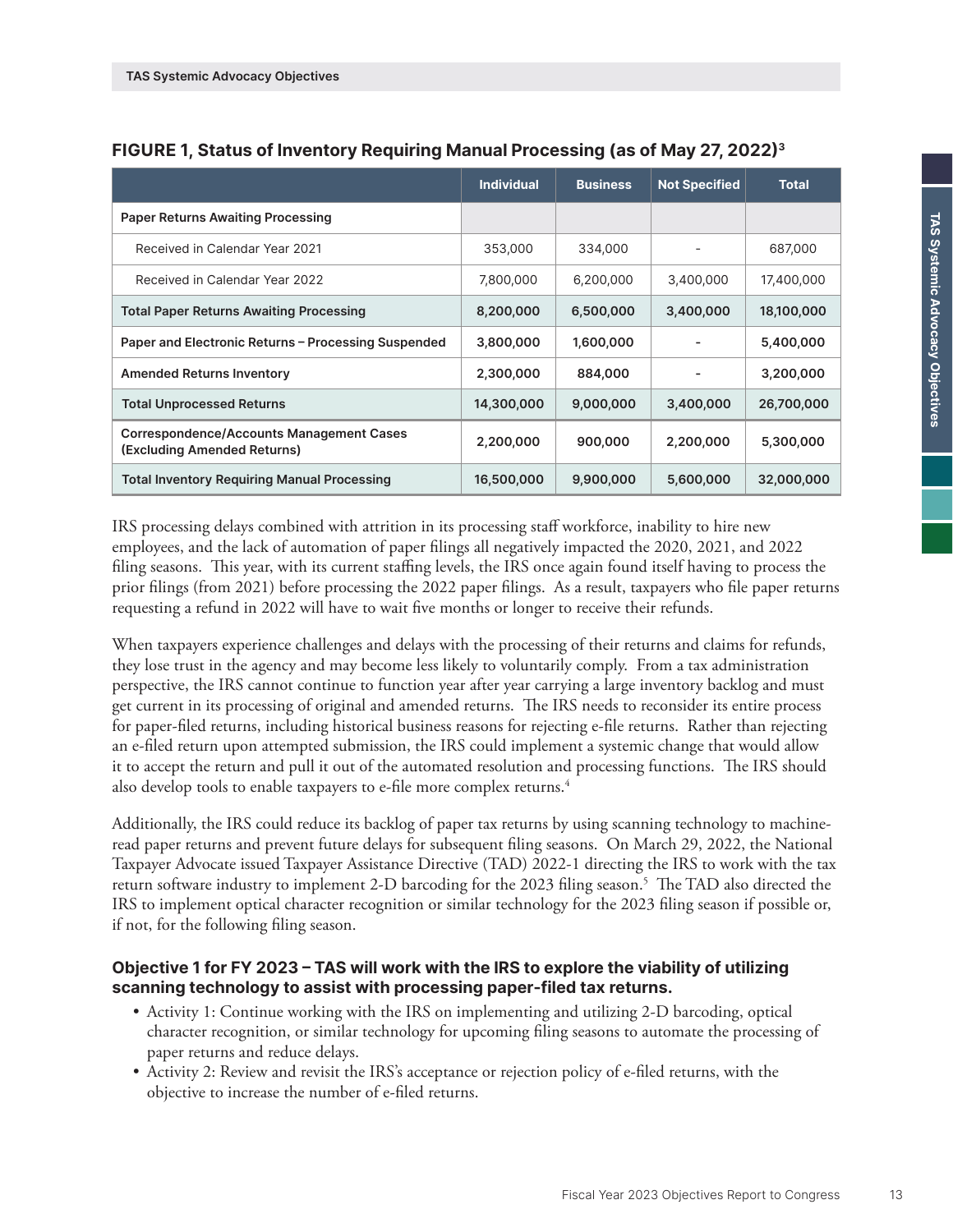# **2. SEEK IMPROVEMENTS IN IRS HIRING AND RECRUITMENT PROCESSES AND PURSUE IMPROVEMENTS IN IRS EMPLOYEE TRAINING STRATEGY**

The IRS continues to experience significant challenges with timely recruiting, hiring, and training employees to effectively carry out its mission. Since the publication of the National Taxpayer Advocate's 2021 Annual Report to Congress, the IRS has addressed some hiring and recruiting challenges. However, several challenges still persist.

On February 24, 2022, the U.S. Office of Personnel Management (OPM) granted the IRS direct-hire authority (DHA) for up to 10,000 employees to address immediate hiring needs in the IRS Wage and Investment Division's Accounts Management and Submission Processing organizations.6 This hiring authority expires on December 31, 2023.<sup>7</sup> The IRS is also seeking to expand use of Streamlined Critical Pay and increase the scope of positions designated for Critical Position Pay beyond the allowed Information Technology (IT) positions. This request is awaiting approval from OPM.8 Consistent with the TAS recommendation, the IRS is also working on the necessary documentation and justification required for IRS business units' request that OPM establish higher rates of basic pay or special rates for groups or categories of General Schedule positions.9 To increase the IRS Human Capital Office's (HCO's) hiring capacity, in FY 2021, HCO was authorized to hire an additional 250 employees.10 The HCO Strategic Talent Analytics and Recruitment Solutions Office has plans to add another 15 recruiters in FY 2022 to meet IRS recruiting needs.11 The IRS is also developing a comprehensive new training strategy as described in the IRS's Taxpayer First Act Report to Congress, including an ambitious plan to create a new corporate university, IRS University.<sup>12</sup>

TAS will continue advocating for the IRS to pursue higher rates of basic pay or special rates of pay under existing authorities to increase compensation for certain critical positions, minimize the duration of time it takes to bring on a new employee, and augment the quality of its training. TAS will continue participating in the IRS Next Office's "Employee Experience" team to collaborate on developing strategies to strengthen the IRS's onboarding process. Finally, TAS will continue advocating for adequate sustained multiyear funding to increase IRS hiring and to rebuild the IRS workforce. This effort will include proposing legislative and administrative recommendations as appropriate.

## **Objective 2 for FY 2023 – TAS will continue to advocate for improvements in IRS hiring, recruitment, and employee training processes.**

- Activity 1: Propose strategies to better leverage the IRS's limited DHA, including increasing virtual recruiting events and improving the pace of hiring needed to achieve the level of staffing to the full extent authorized.
- Activity 2: Propose strategies to minimize the duration of time it takes to bring on a new employee, including increasing IRS staffing to support the often lengthy background investigations, credentialing, and onboarding processes.
- Activity 3: Propose potential options to improve and streamline the IRS interview and selection process.
- Activity 4: Consult with outside stakeholders such as large accounting firms to learn about best training practices, including best practices in operating a corporate university similar to the IRS University, and make recommendations to improve IRS training processes.

## **3. IMPROVE IRS TELEPHONE SERVICE**

Taxpayers must be able to reach the IRS by phone to get answers to questions and receive necessary assistance. They understandably become frustrated and demoralized when their good-faith efforts to reach the IRS are met with extended hold times, courtesy disconnects, and customer service representatives (CSRs) who are unable to provide useful information. Tax compliance depends on prompt, high-quality customer service, and when compliance becomes unduly burdensome, the IRS runs the risk that taxpayers will simply quit trying.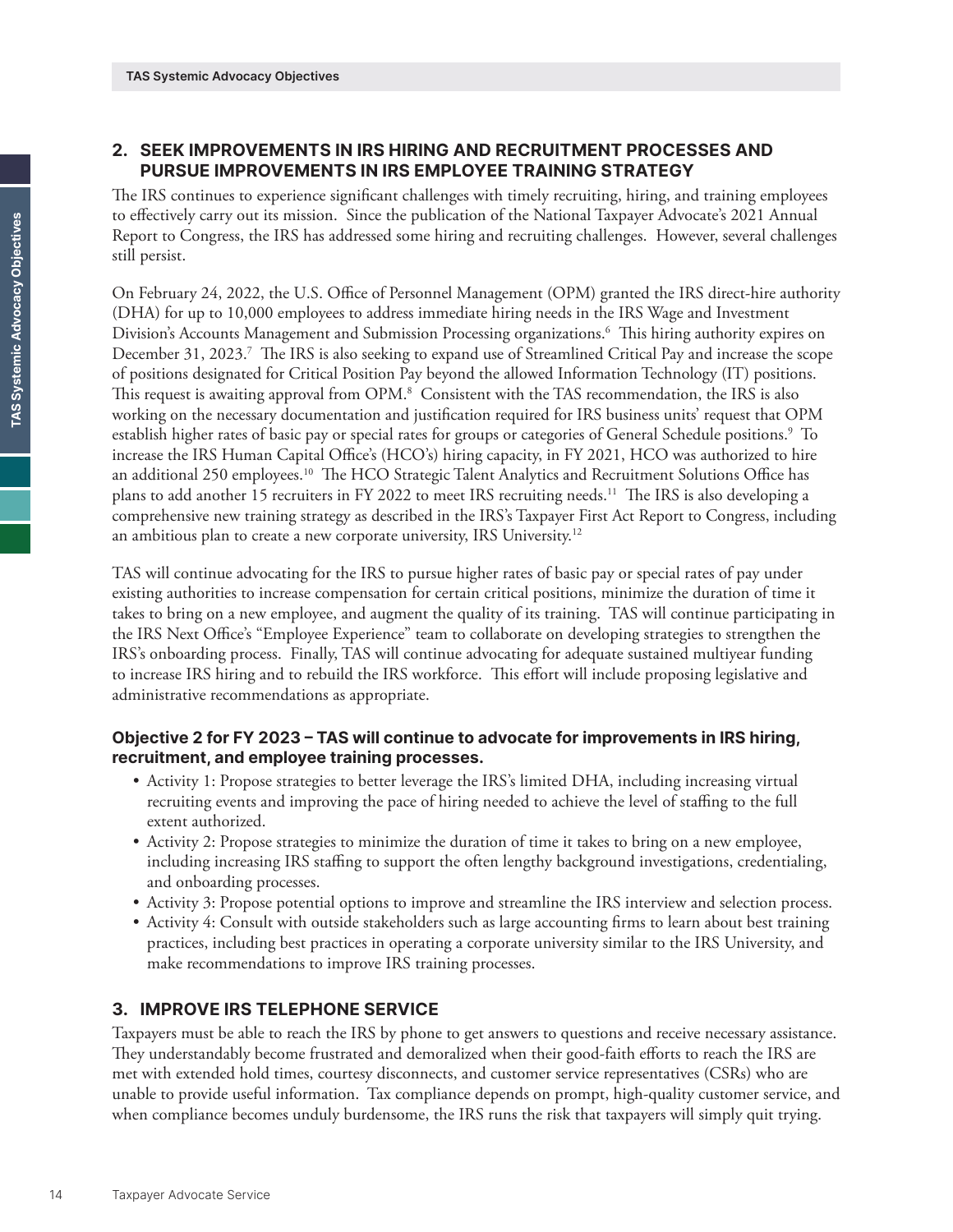Taxpayers historically have had difficulty reaching CSRs to obtain tax assistance and account information, but FY 2021 presented extreme challenges, some of which have continued into FY 2022. In FY 2021, ongoing staffing issues and an upsurge of questions about COVID-19 relief legislation strained IRS capacity and exacerbated shortcomings in phone service.<sup>13</sup> Call volume exploded by over 300 percent from the 2019 to the 2021 filing season, with the number of calls received rising from approximately 41 million during the 2019 filing season to 167 million in the 2021 filing season.<sup>14</sup> The overall Level of Service (LOS) for the full FY 2021 plummeted to 21 percent, and the percentage of calls answered by CSRs dropped to 11 percent.<sup>15</sup> Given that LOS averaged only 18 percent for the 2022 filing season, with only ten percent of calls answered by CSRs, these challenges have not disappeared, even though the IRS only received 73 million calls this filing season.<sup>16</sup> FY 2023 presents no immediate prospect of improvement.

Because CSRs are also responsible for processing certain paper returns and correspondence, the unprecedented level of phone calls in FY 2021 pulled CSR attention away from these returns and contributed to the backlog of inventory. This created a vicious cycle in which additional taxpayers began calling to find out about the status of their unprocessed paperwork.<sup>17</sup> At that point, the IRS was forced to shift staff from across the agency to address the return and correspondence backlog, thus completing the cycle of dysfunction.<sup>18</sup>

Two parallel strategies exist for remedying deficiencies in IRS phone service. The first is to hire more CSRs to help minimize the imbalance between calls coming in and the personnel to answer them. The other approach is to more effectively employ technologies, including callback capacity, chatbots, online services, and IRS.gov functionality.19 These developments will improve the customer experience and ensure that the only calls fielded by CSRs are those that require live support. Although the IRS is rightly pursuing these strategies in tandem, both are facing significant obstacles.20 The IRS has launched an aggressive CSR hiring initiative, but TAS understands that these efforts have not yet met with meaningful success.<sup>21</sup> Further, both hiring and technology upgrades require significant long-term funding, and Congress has so far been unwilling to commit to anything beyond incremental increases.

## **Objective 3 for FY 2023 – TAS will work with the IRS to improve phone service and advocate for multiyear funding from Congress.**

- Activity 1: Provide analysis and recommendations in the 2022 Annual Report to Congress and congressional testimony for enhanced IRS phone service, measured in terms of percentage of calls answered, average hold times, first-contact resolution, and LOS.
- Activity 2: Work with IRS Collection and IT on the rollout and effectiveness of chatbots and make recommendations for implementation within other IRS functions including TAS.

## **4. ENHANCE TRANSPARENCY BY PROVIDING REGULAR PUBLIC UPDATES ON THE PROCESSING OF RETURNS AND FORMS AND THE STATUS OF TAXPAYER REFUNDS**

The taxpayer's *right to be informed* is the first of the ten fundamental taxpayer rights in the Taxpayer Bill of Rights.22 The IRS's provision of timely, accurate, and clear information is a key component of this right and helps taxpayers to voluntarily comply with their tax filing and payment obligations. Unfortunately, during the past two filing seasons – times in which taxpayers desperately needed information – the IRS failed to provide timely updates regarding the status of IRS operations, the challenges it was facing, and what taxpayers could expect during their IRS interactions.

This lack of transparency often left taxpayers confused and frustrated. Over the past several filing seasons, taxpayers struggled to obtain information about the status of the IRS's return processing operations, such as a filing season backlog, delayed refunds, returns pulled for inconsistencies, or amended return processing delays. IRS tools and apps did not provide taxpayers the details they sought about their refund status. After much prompting by the National Taxpayer Advocate and outside stakeholders, the IRS began providing taxpayers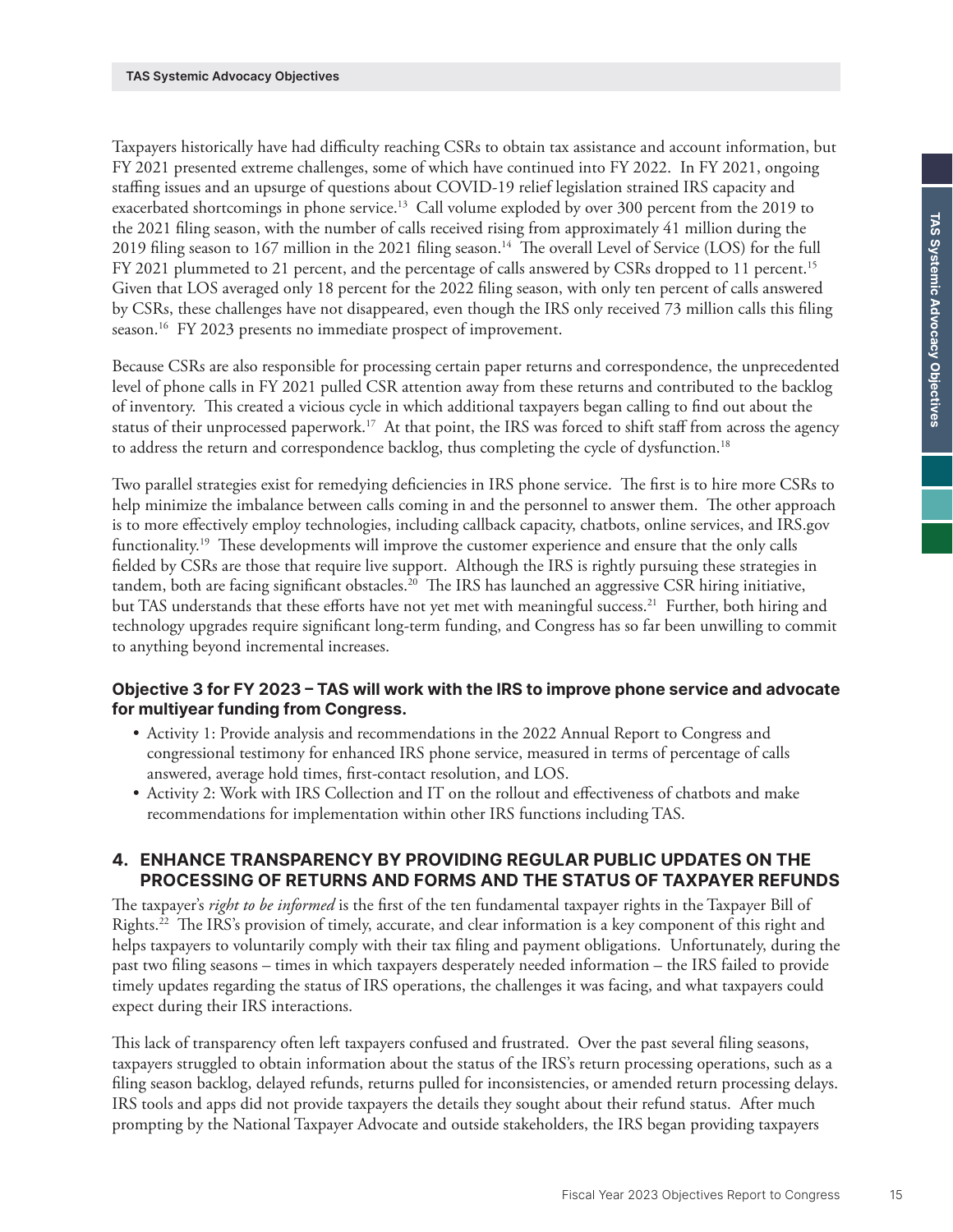with more information by establishing a webpage entitled "IRS Operations During COVID-19: Missioncritical functions continue" (hereafter called the Operational page), where it posts information about several processing issues, such as delays in processing returns and amended returns.<sup>23</sup> Though this page provides taxpayers and tax professionals with some useful information, the information remains vague and difficult to navigate in some cases. Most significantly, the page still lacks a clear, easy-to-read dashboard that would provide updates on where the IRS is at in processing returns. Further, some of the data on the Operational page has not been updated since July 20, 2020.

Taxpayers have difficulty obtaining specific information about their refund status from the IRS's Where's My Refund? tool. Although it provides taxpayers with some information, the tool still lacks specificity and fails to provide taxpayers facing delays with the answers they seek, causing them to call the IRS with the hope of obtaining more information.<sup>24</sup>

Ensuring the IRS provides taxpayers with timely, clear, and accurate information will enhance their confidence in the tax system and aid in generating fewer calls to the IRS when taxpayers search for additional information.

#### **Objective 4 for FY 2023 – TAS will continue to evaluate the IRS's transparency by reviewing the IRS's progress in processing returns and other forms as well as its progress in providing taxpayers as much information as possible about processing delays or their refund status.**

- Activity 1: Continue participation on a cross-functional team that will work toward developing an easy-to-read dashboard that would provide weekly information on the filing season, including the total number of returns in inventory, number of returns beyond normal processing times, number of returns in suspense status, and the anticipated timeframes for working through the backlog.
- Activity 2: Work with the IRS to establish a cross-functional team that will explore enhancements to Where's My Refund? and IRS2Go that will enable these applications to provide taxpayers specific information about the cause of their refund delay and an estimated date when the IRS might issue their refund.

## **5. IDENTIFY WAYS TO ALLEVIATE THE BACKLOG OF PAPER-FILED TAX RETURNS**

The COVID-19 pandemic challenged tens of millions of taxpayers attempting to meet their tax filing and payment obligations during the 2021 and 2022 filing seasons, as well as the IRS and its workforce attempting to deliver tax information, provide service, and issue refunds. Pandemic relief legislation in 2021 added auxiliary responsibilities to the IRS's workload, which led to more phone calls to the toll-free telephone lines than the IRS could handle and caused an unprecedented backlog of unprocessed tax returns and correspondence.

Compounding these challenges, the pandemic forced the IRS to close or understaff facilities across the country to comply with local stay-at-home orders and social distancing guidelines, resulting in multiple challenges for the processing of returns and correspondence during the 2020 filing season that carried over into the subsequent filing seasons. As of the close of the 2021 filing season, there was a backlog of 16.8 million unprocessed paper returns.25

The 2022 filing season has proven to be another difficult one as the IRS has struggled to work through its backlog of paper-filed tax returns and correspondence. As of April 22, 2022, the backlog is an estimated 13.3 million paper-filed returns.<sup>26</sup> When the IRS is behind on processing tax returns, taxpayers are harmed because of the delays in receiving their tax refunds. Without sufficient staffing and an automated system to process paper-filed returns, the IRS will continue to encounter delays in the filing season and beyond.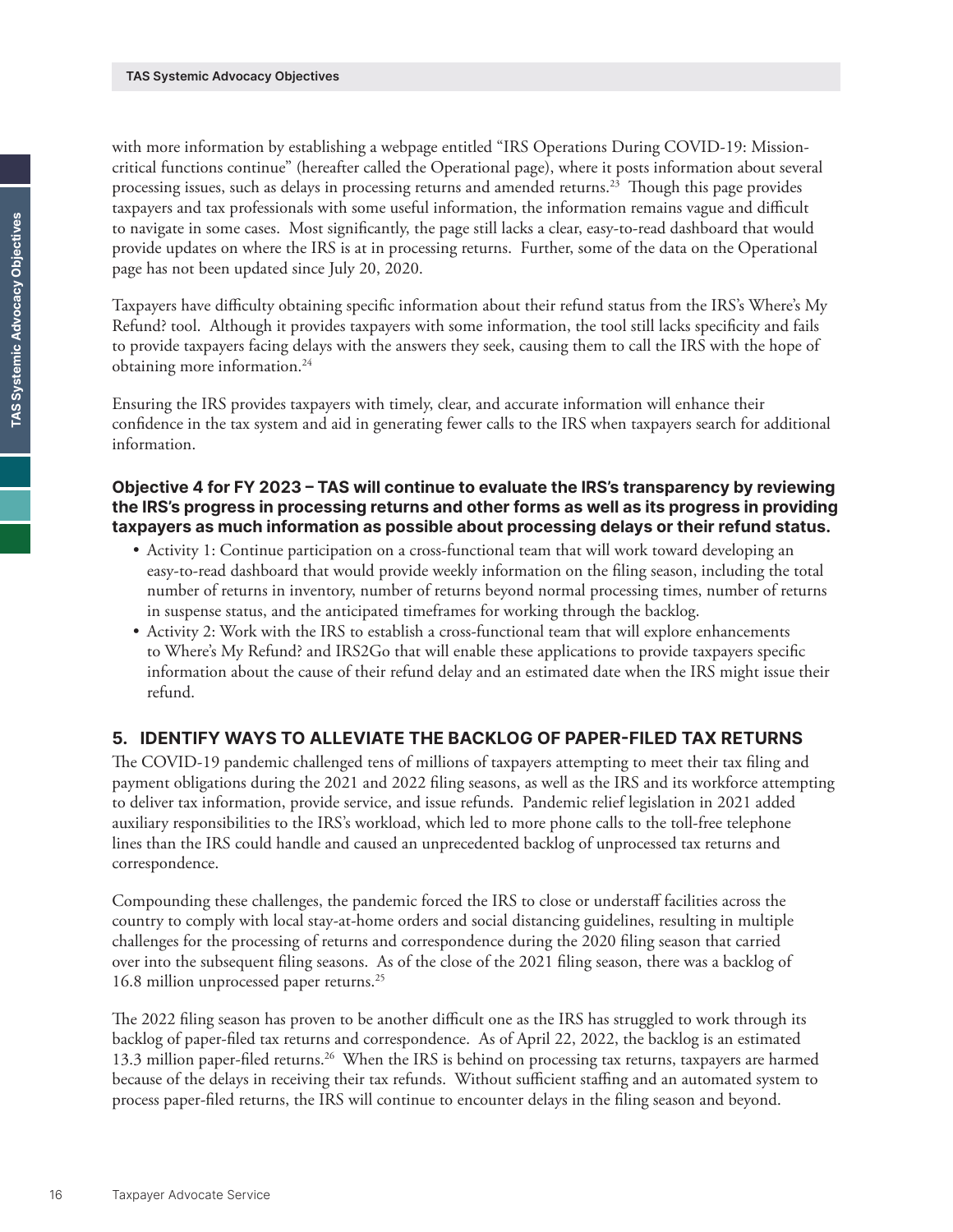## **Objective 5 for FY 2023 – TAS will assist the IRS in identifying ways to alleviate the backlog of paper-filed tax returns.**

- Activity 1: Review and analyze the source of processing backlogs.
- Activity 2: Recommend actions the IRS can take to alleviate the backlog of paper-filed tax returns, including the use of automation.

## **6. DEVELOP MORE ROBUST DIGITAL CHANNELS TO MEET THE NEEDS OF TAXPAYERS AND PRACTITIONERS**

In today's digital environment, consumers have certain expectations of their service providers, and the IRS needs to improve its customer service and raise the bar to meet those needs. Every day, consumers use their computers or mobile devices to access financial and other accounts and to conduct transactions without the need for face-to-face or telephone assistance. They pay bills, make changes to their account information, add/cancel services, purchase/return products, conduct banking or investment transactions, review credit card statements, order food deliveries, meet virtually with family members or friends, make inquiries, and even chat with a business CSR.

Surprisingly, similar options are not yet available for taxpayers wishing to engage online with the IRS. As the nation's tax administrator, the IRS needs to bridge the gap of digital disparity between it and the private sector and provide improved functionality of its online account offerings to individual taxpayers, business taxpayers, and taxpayer representatives.<sup>27</sup> Online service offerings are even more important for taxpayers as the IRS continues to deal with processing disruptions, low levels of telephone service, delays in correspondence, and limited options for walk-in assistance – taxpayers simply do not have many viable options for offline service.

Providing taxpayers and practitioners an efficient digital path to IRS services is critical to IRS modernization and efforts to build the workforce of the future and provide the types of digital services to which Americans are entitled. TAS will focus efforts to offer engagement with the IRS at all levels to bring the voice of the taxpayer to digital services.

## **Objective 6 for FY 2023 – TAS will work with the IRS to influence the digital services implementation plans to emphasize proactive capabilities for taxpayers.**

- Activity 1: Create a team and analyze Systemic Advocacy Management System submissions to identify obstacles to achieving widespread participation in using IRS digital services offered by the IRS.
- Activity 2: Continue to participate on IRS teams to improve and expand the functionality of the IRS Online Account, Business Online Account, and Tax Pro Account applications.
- Activity 3: Collaborate with Case Advocacy frontline employees to analyze interactions with business taxpayers who reach out to TAS to identify capabilities and features needed in Business Online Account and provide the findings to the IRS.
- Activity 4: Conduct focus groups at IRS forums with tax practitioners to identify the online needs for them and their clients.

## **7. IMPROVE OMNICHANNEL SERVICE BY INCREASING AVAILABILITY AND FUNCTIONALITY OF DIGITAL COMMUNICATION TOOLS**

Over the past two years, the IRS has struggled to process paper communications it receives from taxpayers as well as original and amended returns, leading to taxpayer frustration.28 When the IRS does not process mail promptly, taxpayers are uncertain whether the IRS has received and is acting on their communications. The IRS may also send notices to taxpayers containing incorrect information because it has not processed associated correspondence. Solving these problems requires multifaceted solutions that must include digital communication tools that are easy to access and easy to use.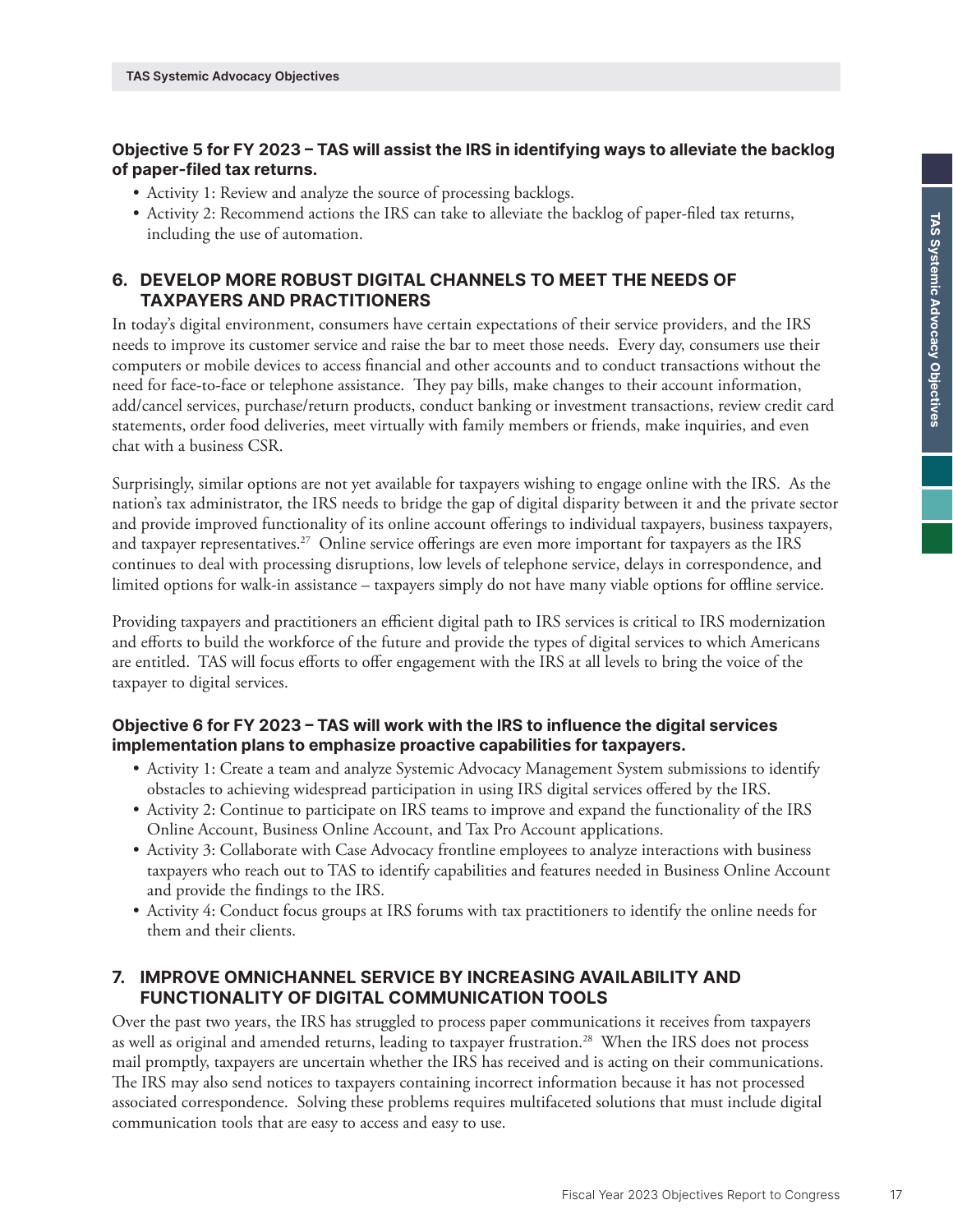There are over 232 million potential individual taxpayers, and during calendar year 2021, this group filed over 169 million individual and jointly filed tax returns, while businesses filed over 12 million corporate and partnership returns.<sup>29</sup> In the 2021 Taxpayer First Act Report to Congress, the IRS committed to expanding digital communication options for the millions of taxpayers who interact with the IRS yearly.<sup>30</sup> For example, the IRS can use digital tools to allow taxpayers to securely sign and submit documents and verify the IRS has received them. It can use text chat to provide answers to taxpayer inquiries and reduce the number of phone calls to the IRS. Artificial intelligence bots can answer basic questions with automated responses, while IRS employees can address more complex questions via live chat.

Yet, the IRS offers certain digital communications options, such as secure email, Taxpayer Digital Communications Secure Messaging, and the Documentation Upload Tool, by invitation only for a limited number of programs and operations. And while digital tools enable taxpayers to bypass IRS mailroom backlogs, the IRS is not yet able to automatically process some electronically submitted documents, thus requiring the IRS to manually process these documents, which can result in backlogs.

Every digital communication portal the IRS uses requires authentication of the identity of the individual transmitting potentially sensitive information. To achieve this, the IRS implemented the modernized Secure Access Digital Identity (SADI) platform during 2021. The SADI platform is the identity proofing and authentication solution for public-facing IRS applications that will replace the legacy platform, Secure Access eAuthentication. This process creates verification obstacles for taxpayers who want to use digital communication services but are international taxpayers or are Individual Taxpayer Identification Number (ITIN) holders. As the IRS implements new digital communication services and enhances existing technologies, it is critical that it integrate these services and tools into an omnichannel service environment as the foundation for a seamless communication experience that is secure and consistent across all platforms and devices.

#### **Objective 7 for FY 2023 – TAS will continue to encourage the IRS to develop secure digital communication tools for taxpayers. These tools should allow taxpayers to communicate more easily with the IRS and enable the IRS to confirm receipt of submissions.**

- Activity 1: Meet with IRS officials responsible for the expansion of digital communication and encourage them to expand the use of authenticated and non-authenticated bots that will provide taxpayers with answers to general or specific inquiries regarding their account.
- Activity 2: Meet with IRS leaders to expand the process for taxpayers living outside the United States and allow taxpayers with ITINs to authenticate themselves in a platform that meets National Institute of Standards and Technology requirements by the end of FY 2022.

## **8. IDENTIFY AND MINIMIZE ELECTRONIC FILING BARRIERS**

The IRS deserves considerable credit for raising the e-file rate for individual returns to about 90 percent in the 2021 filing season. During the 2022 filing season, as of May 20, 2022, 94 percent of individual returns have been e-filed.<sup>31</sup> However, historically, filers who file early e-file, and paper filers file later in the filing season and on extension. For example, last year as of May 22, 2021, 94 percent of returns were e-filed, but by December 3, 2021, the e-file rate decreased to 90 percent due to the subsequent paper filings.<sup>32</sup>

Despite the significant benefits of e-filing, taxpayers continue to file paper returns for a variety of reasons. While some taxpayers prefer to paper file, others prefer to e-file but are prevented from doing so. For example, some taxpayers who want to e-file may not have that option because the IRS Modernized E-File (MeF) system does not support the IRS forms that the taxpayers are required to file. In addition, the IRS rejects millions of electronically submitted returns each year because they broke one or more of the MeF business rules.<sup>33</sup>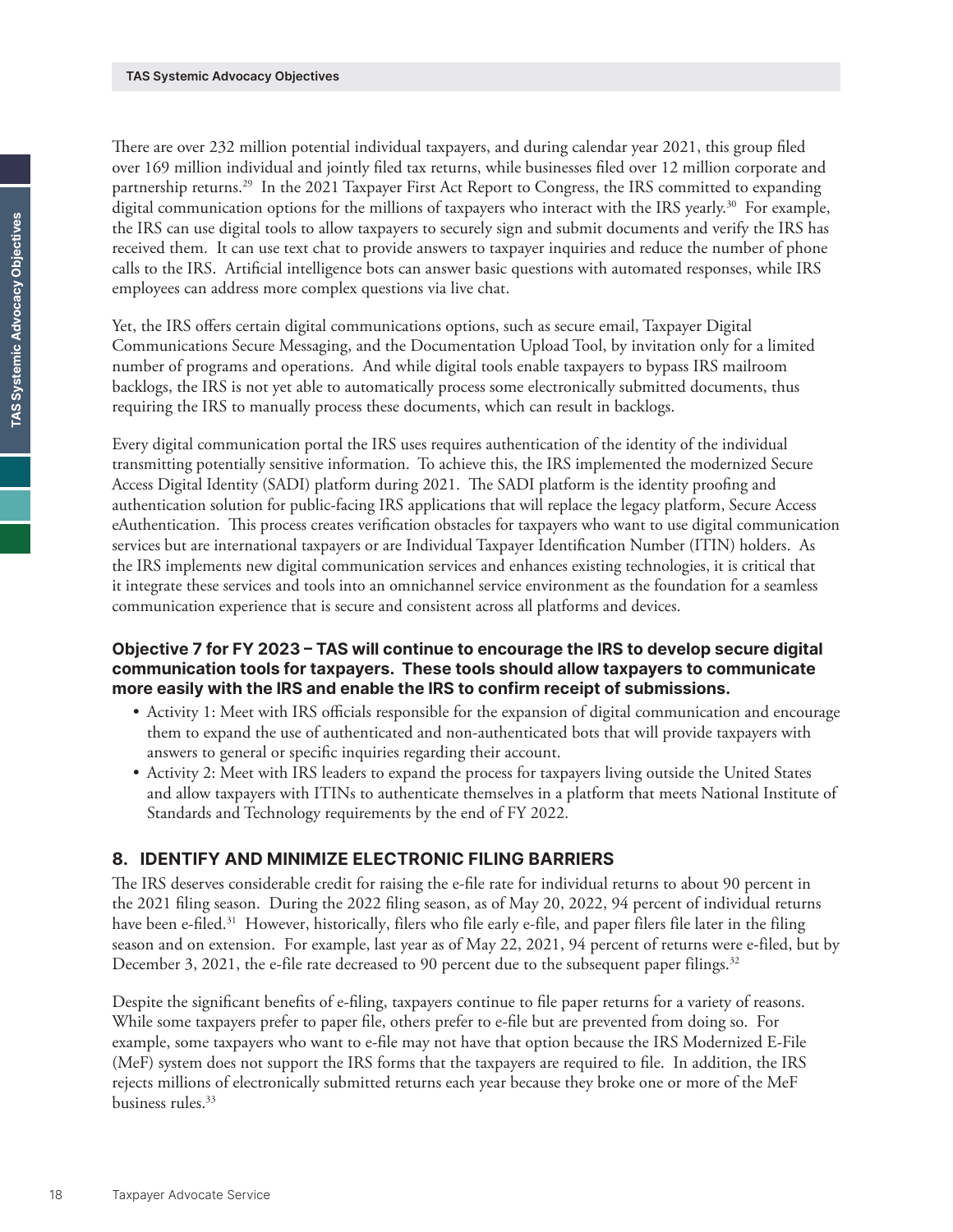During 2021, the IRS received approximately 17 million paper individual income tax returns and about 21 million paper business tax returns.34 Taxpayers who file on paper deal with return processing delays, longer refund delivery times, and potential transcription errors made by IRS employees as they manually enter return information into the system. Transcription errors can also trigger unwarranted compliance actions, which lead to unnecessary correspondence and increased work for both the taxpayer and the IRS.<sup>35</sup>

As the IRS works to enable more taxpayers to e-file, it must strive to improve the processing of the millions of paper returns it continues to receive. Technology, such as optical character recognition and 2-D barcoding, is available that would allow the IRS to scan paper returns prepared with software and capture the data accurately and efficiently. We support implementation of scanning technology on a widescale basis to reduce the burden imposed on taxpayers who file by paper.<sup>36</sup>

## **Objective 8 for FY 2023 – TAS will identify and work with the IRS to minimize e-filing barriers and improve the accuracy and efficiency of paper return processing.**

- Activity 1: Meet with the IRS to discuss the need for IRS MeF to support commonly used forms for both individual and business taxpayers.
- Activity 2: Meet with representatives of the tax return preparation software industry to identify and evaluate the e-file barriers their customers experience and to determine how the IRS can minimize such barriers.
- Activity 3: Meet with the IRS and representatives of the tax return preparation software industry to discuss the overall need to reject an e-filed "imperfect tax return" and evaluate the feasibility of accepting the imperfect tax return upon e-filing and directing it to a treatment stream for further review.
- Activity 4: Meet with representatives of the tax return preparation software industry to determine how to minimize any barriers to incorporate scanning technology into the processing of electronically prepared returns that are printed out and filed on paper.

#### **9. ELIMINATE CORRESPONDENCE AUDIT COMMUNICATON BARRIERS THAT HINDER LOW-INCOME TAXPAYER AUDIT RESOLUTION AND LEAD TO INCREASED BURDEN AND USE OF DOWNSTREAM RESOURCES**

In FY 2019, more than half of taxpayers subject to correspondence audits had total positive incomes below \$50,000, and most of these low-income taxpayers claimed the Earned Income Tax Credit (EITC).<sup>37</sup> These taxpayers often face challenges navigating the correspondence audit process and may encounter difficulties reaching assistance on IRS toll-free phone lines that operate with limited levels of service. The IRS correspondence audit process is structured to expend the least amount of examination resources to conduct the largest number of examinations, resulting in the lowest level of customer service to taxpayers having the greatest need for assistance.

Correspondence audits produce the lowest agreement rate, the highest no-response rate, and the highest volume of cases assessed by default.<sup>38</sup> The resulting high volume of unagreed cases leads to the use of downstream resources for resolution activities that include audit reconsideration and involvement of other IRS functions such as the IRS Office of Chief Counsel, the IRS Independent Office of Appeals, and TAS.

Appropriate correspondence audit customer service is necessary to reduce the burden on our nation's least affluent and most vulnerable taxpayers. Increased customer service would improve low-income taxpayer audit participation, and education would help taxpayers better understand how to comply. Resulting increases in audit participation and compliance could reduce downstream unagreed audit resource costs. Taxpayers deserve increased access to assistance and personal interaction during the correspondence audit process to ensure their taxpayer *rights to quality service* and *a fair and just tax system* are protected.39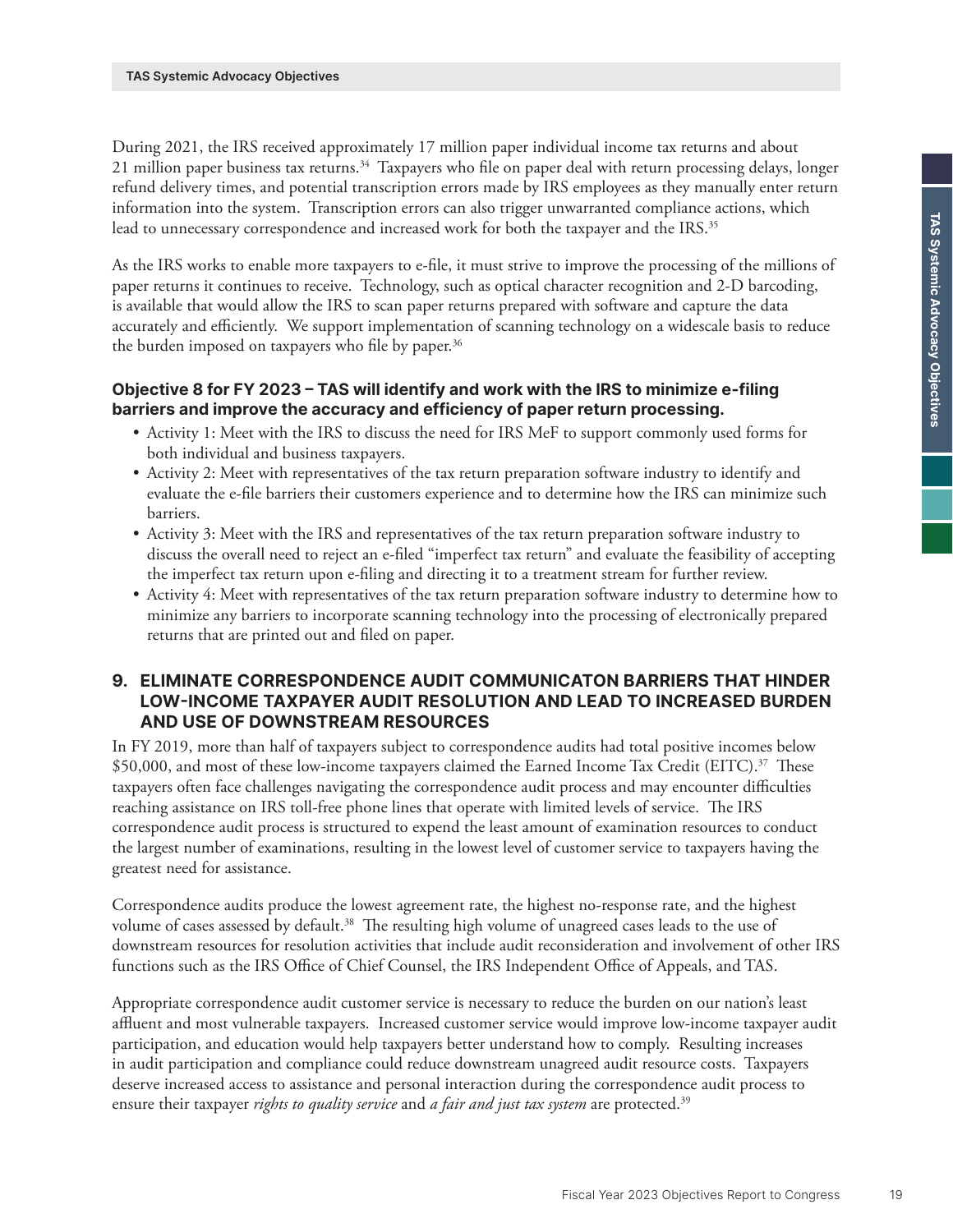#### **Objective 9 for FY 2023 – TAS will continue to work with the IRS to eliminate correspondence audit barriers that hinder low-income taxpayer audit resolution, increase burden, and increase the use of downstream resources.**

- Activity 1: Participate on a recently created IRS cross-functional team designed to explore and address the root causes of high default and non-response rates experienced by low-income taxpayers involved in the correspondence audit process.
- Activity 2: Participate on a recently created IRS cross-functional team designed to explore and address the root causes of increased correspondence audit and Automated Underreporter program petitions filed without prior administrative review.

## **10. IMPROVE COLLECTION POLICIES AND PROCEDURES**

As discussed in the National Taxpayer Advocate's 2021 Annual Report to Congress,<sup>40</sup> the COVID-19 pandemic exacerbated preexisting collection policies and procedures that harm taxpayers. The IRS declined to adopt most of the recommendations to improve collection policies and procedures. It cited temporary measures it took considering the COVID-19 pandemic to show that it has addressed some of the National Taxpayer Advocate's concerns. The IRS cited a lack of resources to implement some recommendations and did not agree that other recommended changes were appropriate. TAS will continue to advocate for the recommendations in the 2021 report to address longstanding problems, propose ways the IRS can implement the recommendations, and urge the IRS to reconsider its positions.

### **Objective 10 for FY 2023 – In discussions with IRS Collection policy leaders and in reviewing Internal Revenue Manual (IRM) provisions and correspondence to taxpayers, TAS will continue to advocate for improved collection policies and procedures.**

- Activity 1: Propose specific revisions to IRM procedures to require the IRS to wait for 120 days (up from the current 105 days) after issuing a notice of deficiency before assessing additional tax to prevent premature assessments.
- Activity 2: Propose specific revisions to IRM procedures to require the IRS to defer collection activity until 45 days after the IRS addresses the merits of a taxpayer's correspondence and if requested, provide a six-month hold on collection matters while the taxpayer's correspondence, amended return, or other request is pending to minimize confusion and taxpayer frustrations.
- Activity 3: Propose revisions to Notice CP 15, Civil Penalty Notice, when issued for assessable penalties, to include detailed information about taxpayers' rights and consequences of an administrative appeal, to explain that the notice constitutes their only prepayment "opportunity to dispute" the liability, and to explain that the taxpayer will not be permitted to dispute the merits of the liability at a future Collection Due Process (CDP) hearing or before the U.S. Tax Court to protect taxpayer rights.
- Activity 4: Propose specific revisions to IRM procedures to allow the IRS to consider changes in taxpayers' circumstances when determining the installment agreement user fee.
- Activity 5: Draft and share with the IRS a proposed standardized form taxpayers can use to request Currently Not Collectible-Hardship consideration either online or by submitting the form to a dedicated fax number.
- Activity 6: Identify any obstacles (other than resource-related) that would prevent the IRS from programing its computer systems to allow employees to immediately freeze refunds while a taxpayer's request for an offset bypass refund (OBR) is under consideration to prevent denials of an OBR due to IRS processing times.
- Activity 7: Identify any obstacles (other than resource-related) that would prevent the IRS from making OBRs systemically available to taxpayers to the extent their allowable EITC claims exceed the current year's tax liability.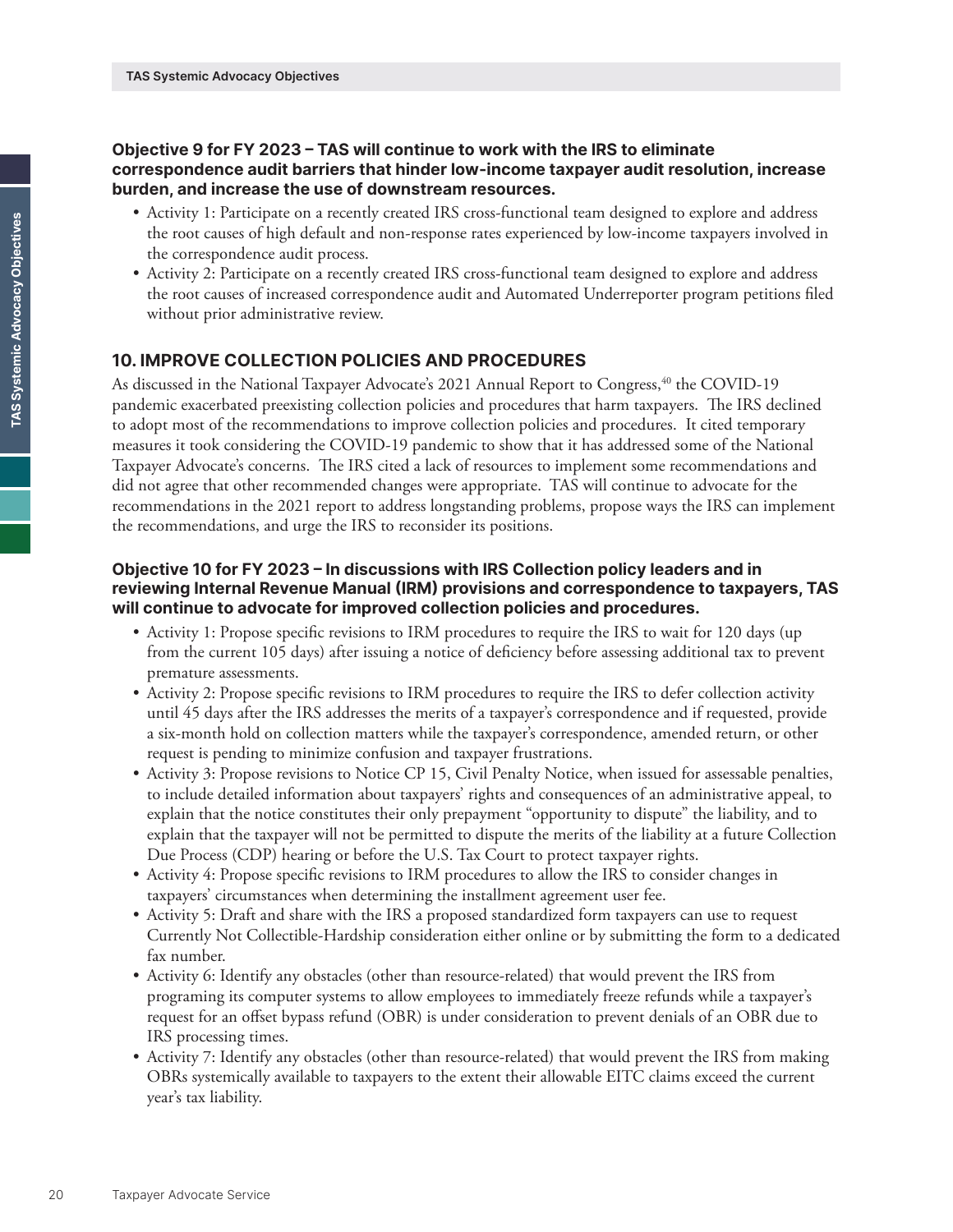• Activity 8: Work with the IRS to conduct the pilot that Offer in Compromise Policy has agreed to champion, expected to take place in filing season of FY 2023 or FY 2024, targeting a specific pool of taxpayers to determine if specific messaging will lead to an increase in offer submissions.

#### **11. ASSESS THE EFFECTIVENESS OF THE IRS'S EFFORTS TO REDUCE ITS BACKLOG OF AMENDED RETURNS AND WORK WITH THE IRS TO IMPROVE PROCESSING**

The IRS continues to struggle with an exceptionally high volume of backlogged return inventory, causing long refund and processing delays and frustration for taxpayers and tax professionals. A significant portion of the backlog consists of unprocessed amended tax returns. As Figure 2 shows, the IRS had approximately 3.2 million amended tax returns that require manual processing in its backlog as of May 27, 2022.

#### **FIGURE 2, Backlog of Amended Returns Processing (as of May 27, 2022)41**

|                           | <b>Individual</b> | <b>Business</b> | <b>Not Specified</b>     | Total     |
|---------------------------|-------------------|-----------------|--------------------------|-----------|
| Amended Returns Inventory | 2.340.384         | 883,630         | $\overline{\phantom{a}}$ | 3,224,014 |

On November 9, 2021, the National Taxpayer Advocate issued TAD 2021-2 directing the IRS to complete processing of all backlogged amended tax returns by December 29, 2021, or provide a detailed plan by December 8, 2021, for completing processing of the backlog.<sup>42</sup> In its response to the TAD, the IRS stated that while it did not have the resources to clear its backlog of unprocessed amended returns, it was "pursuing several approaches to reduce the amended return inventory.<sup>"43</sup>

Historically, taxpayers and tax professionals had been unable to file amended tax returns electronically, which required the IRS to manually process such paper returns. The National Taxpayer Advocate's 2021 Annual Report to Congress included a recommendation to implement electronic amended return processing.44 The IRS responded that, beginning in January 2022, taxpayers could electronically file amended tax returns for tax years 2019, 2020, and 2021, but these returns still require manual processing.<sup>45</sup>

#### **Objective 11 for FY 2023 – TAS will assess the effectiveness of the IRS's plans to reduce its backlog of amended returns.**

- Activity 1: Review and comment on the effectiveness of the multifaceted approach to addressing the amended returns backlog outlined in the IRS's response to TAD 2021-2.
- Activity 2: Identify and propose changes to IRS processes that would reduce barriers to e-filing amended returns, such as having the IRS prepopulate some fields on Form 1040-X, Amended U.S. Individual Income Tax Return, providing downloadable data, or allowing taxpayers to file Forms 1040-X via Online Account.

## **12. MITIGATE THE UNINTENDED EFFECTS OF THE 2020 AND 2021 FILING DEADLINE POSTPONEMENTS ON TIMELY FILED CLAIMS FOR CREDIT OR REFUND**

To address the effects of the COVID-19 pandemic, the IRS exercised its authority under IRC § 7508A and postponed filing deadlines for both the 2020 and 2021 filing seasons (*i.e*., the 2019 tax return filing deadline for individuals was postponed from April 15 to July 15, 2020; the 2020 tax return filing deadline for individuals was postponed from April 15 to May 17, 2021).<sup>46</sup> Millions of calendar-year taxpayers took advantage of the postponement of the filing deadlines; in fact, taxpayers filed nearly 35 million returns during the postponed period for the 2020 filing season and over 29 million returns during the postponed period for the 2021 filing season.<sup>47</sup> Taxpayers appreciated the extra time to file, considering the challenging circumstances many faced as a result of the pandemic, but as is sometimes the case, good intentions come with unintended consequences. In this case, the postponement of the filing season deadlines caused a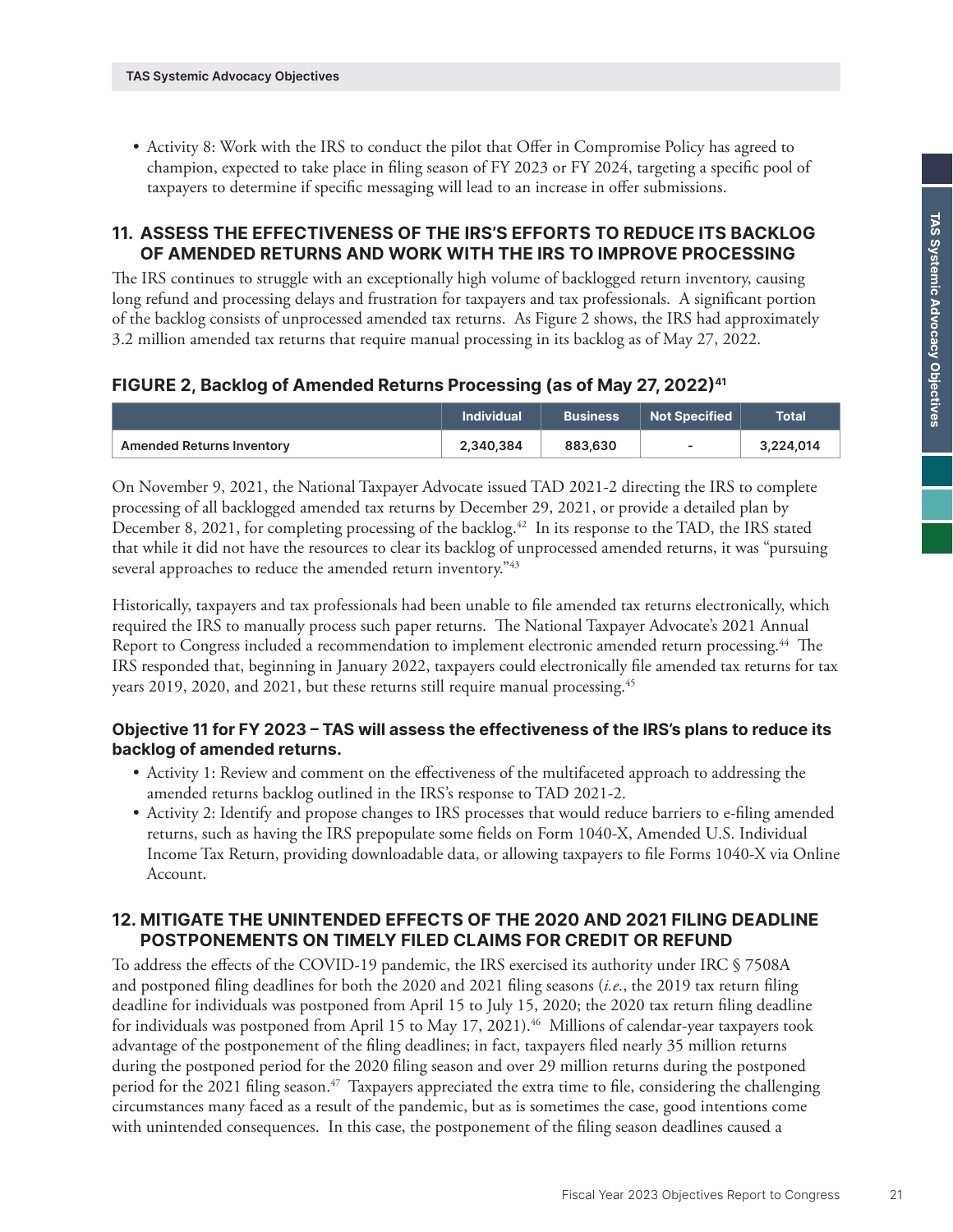mismatch between two critical time periods in the rules concerning claims for credit or refund, resulting in the potential barring of claims for those taxpayers who took advantage of the postponed filing deadlines.

Under IRC § 6511(b), a taxpayer generally must file a claim for credit or refund within three years from the time the return was filed or two years from the time the tax was paid, whichever expires later. If a taxpayer files his or her claim within the three-year period, then the amount of the credit or refund cannot "exceed the portion of the tax paid within the period, immediately preceding the filing of the claim, equal to three years plus the period of any *extension* of time for filing the return."48

Because IRC § 6511(b)(2) only includes *extensions* in the three-year lookback period and not *postponements*, some payments may fall outside the three-year lookback period. Specifically, for calendar-year taxpayers, IRC § 6513(b) provides that any tax deducted and withheld on wages and any amount paid as estimated tax are deemed to have been paid on April 15 in the year following the close of the taxable year to which the tax is allowable as a credit. The courts have held that IRC § 6513(b) also applies to amounts deemed refunded through the application of the EITC.<sup>49</sup> If the millions of calendar-year taxpayers who took advantage of the postponed filing deadlines file claims for credit or refund three years from that date, the claims would be considered timely under IRC § 6511(b)(1); however, the payments deemed paid on April 15 would fall outside the three-year lookback period.

*Example:* In 2019, a taxpayer had income tax withheld from his paycheck every two weeks. In 2020, the taxpayer filed his 2019 return on the postponed filing deadline of July 15. The taxpayer's 2019 tax liability was fully paid through withholding, which was deemed paid on April 15, 2020, the due date of the return. Based upon the filing deadline postponement to July 15, the taxpayer timely files a claim for refund on July 14, 2023.

Under IRC  $\S$  6511(a), the claim for refund is timely. Under the three-year lookback period of IRC § 6511(b), however, the amount of the taxpayer's refund is limited to payments made in the three years prior to filing the claim (*i.e.,* payments made on or after July 15, 2020). The withholding deemed paid on April 15, 2020, falls outside that period (as would any estimated tax payments) so the claim for refund will be denied. By contrast, if the taxpayer had requested a filing extension until October 15, 2020, the taxpayer would have had until October 16, 2023 (October 15, 2023, is a Sunday),<sup>50</sup> to be eligible to receive a refund.

This was most likely the unanticipated result of the interaction between the rules governing the filing of a claim for credit or refund and the rules limiting the amount of a credit or refund that may be allowed. These timeframes typically align, but this alignment is aggravated by the postponement of the filing season deadlines for filing seasons 2020 and 2021.

**Objective 12 for FY 2023 – TAS will continue to advocate for mitigation of the unintended impact of the filing season postponements on taxpayers who took advantage of the postponed filing season and whose advance payments (including withholding and quarterly payments) no longer align with the due date for 2019 and 2020 tax returns, resulting in the payments falling outside the three-year lookback period.**

- Activity 1: Meet with the IRS to discuss the need for published guidance that will provide when the Secretary postpones a filing deadline pursuant to IRC § 7508A, amounts paid in the three-year period preceding the filing of a claim for credit or refund plus the period of any postponement of the filing deadline are eligible for credit or refund.<sup>51</sup>
- Activity 2: If guidance is not issued to address this issue before tax filing season 2023, work with the IRS to ensure the public is informed of the refund payment risks associated with the tax return due dates postponed in 2020 and 2021 to prevent denial or reduction of refunds pursuant to the "lookback" rule.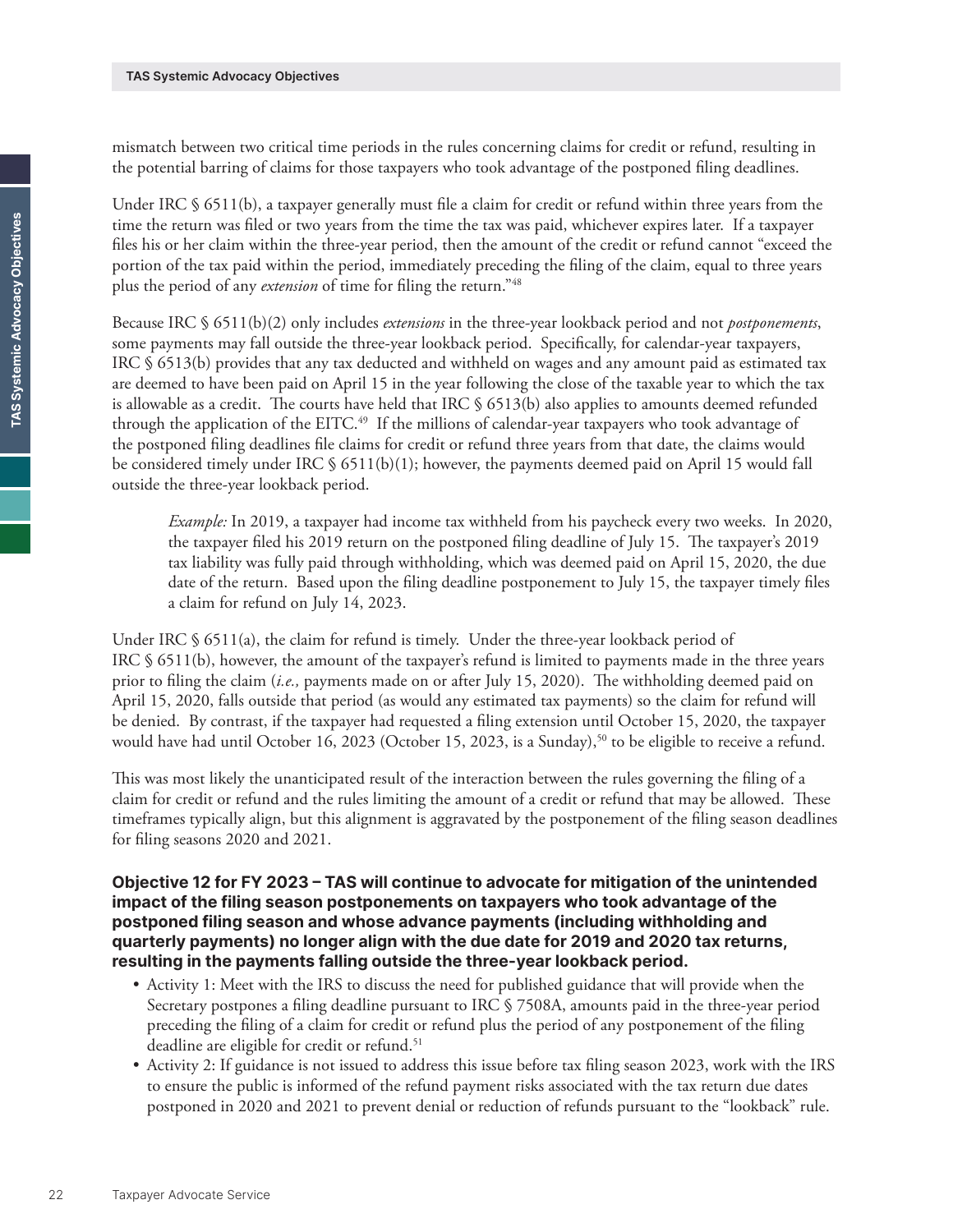## **13. RESTORE TAX BENEFITS THAT WERE DISALLOWED DUE TO INDIVIDUAL TAXPAYER IDENTIFICATION NUMBER RENEWAL PROCESSING DELAYS**

When non-citizens seek U.S. citizenship, immigration authorities view compliance with U.S. tax laws favorably.52 The IRC requires some individuals who are not eligible for Social Security numbers (SSNs), such as nonresident aliens, to file U.S. tax returns and pay taxes. When they file their returns, these taxpayers who are ineligible for an SSN may be eligible to claim important tax benefits, such as the Child Tax Credit. They also may have a dependent who qualifies them for federal and state tax benefits even though the dependent is ineligible for an SSN. Examples include the Credit for Other Dependents, the American Opportunity Tax Credit, the Premium Tax Credit, Head of Household filing status, and state benefits.

Taxpayers and their dependents who are ineligible for SSNs must use an ITIN to file returns, claim credits, and pay taxes required under the law.53 Taxpayers apply for an ITIN, either on their own behalf or on behalf of a dependent, by submitting Form W-7, Application for IRS Individual Taxpayer Identification Number.54 *Form W-7 must be filed on paper*. The application must be supported by original documents such as a birth certificate or passport, or copies of original documents that have been certified by the issuing agency, that establish, for example, the taxpayer's alien status and identity, foreign status, and residency.<sup>55</sup> Taxpayers may mail their Form W-7 and required documentation directly to the IRS or may visit an Acceptance Agent (AA) for assistance in completing the application and submitting it and the required documentation to the IRS.<sup>56</sup> A Certifying Acceptance Agent (CAA) is an AA authorized by the IRS to authenticate documents and submit authenticated copies of those documents to the IRS ITIN Unit.57 Taxpayers may also submit their application in person by making an appointment at an IRS Taxpayer Assistance Center (TAC), which can verify original documents and submit verified copies of those documents to the IRS ITIN Unit.<sup>58</sup>

We have reported on the IRS's recent backlog for processing Forms W-7 as well as on the IRS's backlog for processing paper returns.59 Backlogs in processing first-time ITIN applications (as opposed to a renewal application) *delay* taxpayer refunds. However, as explained below, backlogs in processing renewal applications result in *disallowance* of claimed tax benefits.

#### *Some Individual Taxpayer Identification Numbers Expire, and the IRS Processed Some Returns Without Regard to Pending Renewal Applications*

ITINs issued after December 31, 2012, expire after three consecutive years of non-use.60 ITINs issued before January 1, 2013, also expire after three consecutive years of non-use, *or* on the "applicable date" if the applicable date is earlier.<sup>61</sup> For example, the applicable date for ITINs issued before January 1, 2008, was January 1, 2017; the applicable date for ITINs issued in 2011 or 2012 was January 1, 2020.<sup>62</sup> Taxpayers request an ITIN renewal by submitting Form W-7 with the same documentation required of first-time applicants. If the IRS approves an ITIN renewal application, the approval is retroactive to the original assignment date of the ITIN before it expired.<sup>63</sup>

Unlike first-time applications for an ITIN, which require an accompanying tax return, until recently ITIN renewal applications could be filed separately from a tax return (and the return could be filed electronically) if the IRS had not yet deactivated the ITIN.<sup>64</sup> When the renewal application is filed separately from the tax return, the ITIN Unit located in Austin processes the renewal application and an IRS Submission Processing function located in Austin, Kansas City, or Ogden processes the return.

As required by the American Rescue Plan Act of 2021 (ARPA), the IRS distributed Advance Child Tax Credit payments to qualifying taxpayers, including ITIN holders, generally based on information contained in their 2019 or 2020 tax return.<sup>65</sup> This made it essential for ITIN holders to file returns, including any delinquent 2019 or 2020 returns, to qualify for the Child Tax Credit in 2020 and receive advance payments in 2021 as well as any other tax benefits to which they were entitled in 2021. Taxpayers with expiring ITINs had to renew the ITIN before they could file their returns.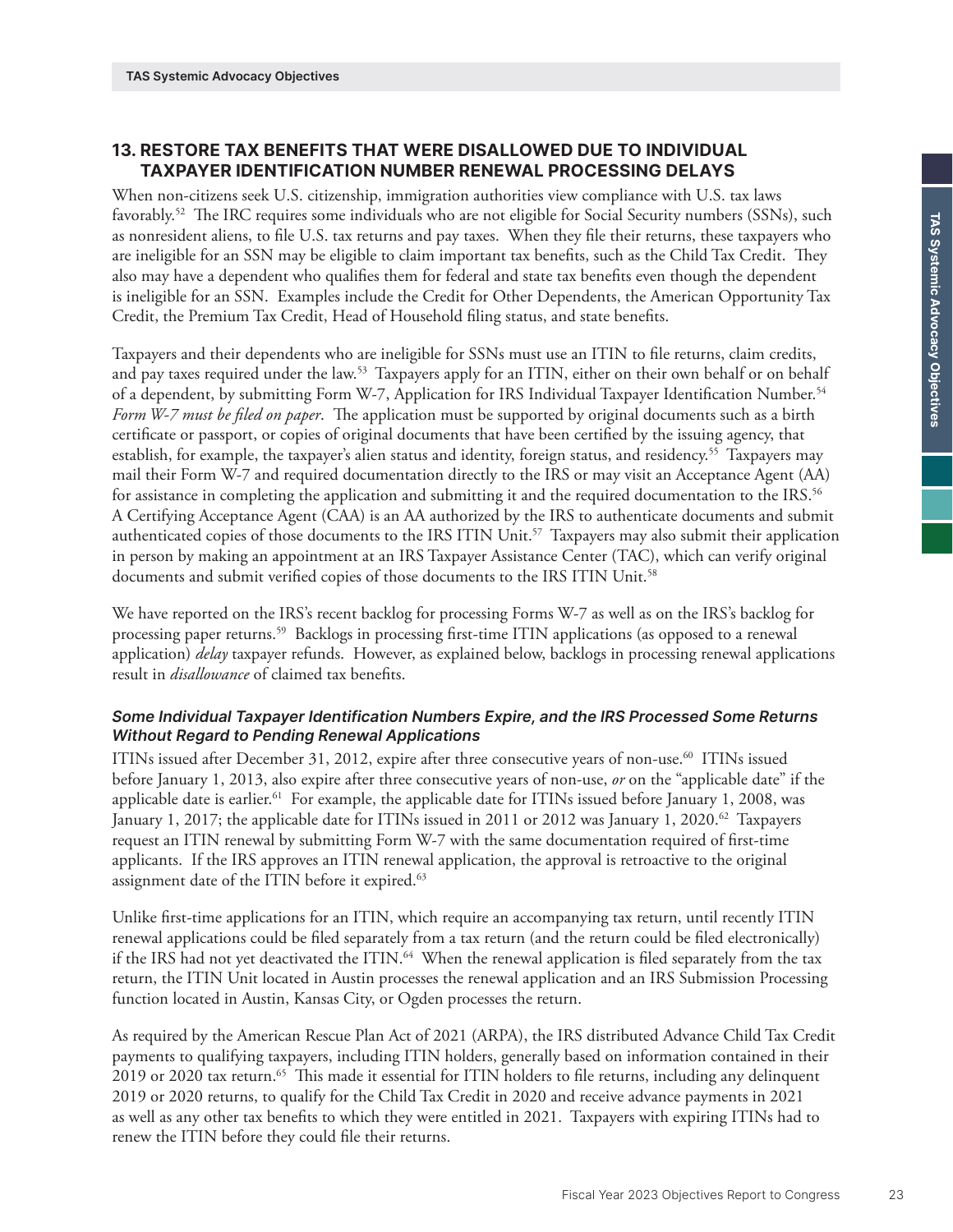#### *Processing Backlogs of Renewal Applications Caused Disallowance of Important Tax Benefits*

When processing tax returns with an ITIN, the IRS uses its math error authority to disallow the claimed tax benefits if the ITIN included on the return has expired, even if the ITIN was unexpired when the return was filed, or the taxpayer submitted an ITIN renewal application that remained unprocessed when the return was processed.66 IRS math error procedures provide taxpayers who receive a math error notice 60 days to respond to the disallowance.<sup>67</sup> If the taxpayer does not respond, the disallowance will stand without the IRS issuing a notice of deficiency.

In 2021, the IRS issued 214,105 math error notices because it appeared the taxpayer filed a return with an expired ITIN. As of April 30, 2022, the IRS had issued 61,312 such notices.<sup>68</sup> We expect this number to rise as the IRS processes more backlogged returns. The IRS acknowledges that it sends math error notices to taxpayers who filed a return with an unexpired ITIN but whose ITIN lapsed by the time the IRS processed the return.<sup>69</sup> In this situation, the taxpayer must request renewal of the ITIN. The IRS also recognizes that it sends math error notices to taxpayers whose ITIN renewal application was not processed by the time the IRS processed the return.70 In either of these situations, the IRS can restore the disallowed tax benefits after it processes the ITIN renewal application but will do so only in response to an inquiry by the taxpayer.

At the end of processing year (PY) 2019, there were more than 26,511 unassigned (and unworked) renewal applications that carried over to 2020.71 During 2020, the IRS renewed about 418,190 ITINs, and by the end of PY 2020, there were 104,771 unassigned applications for renewals. At the end of PY 2021, the IRS had renewed 566,402 ITINs but carried over 37,050 unassigned renewal applications to 2022.<sup>72</sup> Moreover, during 2020 and 2021, the rates at which the IRS rejected ITIN renewal applications were 20.5 percent and 17.9 percent, but the rejection rate increased to 37.6 percent for January-April 28, 2022.<sup>73</sup>

The IRS does not automatically restore the disallowed tax benefits when, as it clears its ITIN renewal backlog and its return processing backlog, it learns that the taxpayer renewed his or her ITIN or that the ITIN was still valid when the taxpayer filed the return. If a taxpayer in this situation does not contact the IRS, the IRS will not rectify the error. The National Taxpayer Advocate does not believe this outcome is fair to taxpayers when the disallowance of a tax benefit resulted from IRS processing backlogs.

## **Objective 13 for FY 2023 – TAS will work with the IRS to assist taxpayers whose requested ITIN renewal was not processed timely.**

- Activity 1: Investigate how many ITIN holders' claimed tax benefits the IRS disallowed because it did not timely process their ITIN renewal application or tax return.
- Activity 2: Work with the IRS to restore affected taxpayers' claimed tax benefits.
- Activity 3: Work with the IRS to investigate the reason for the increased rate of ITIN renewal application rejections.
- Activity 4: Identify obstacles to allowing CAAs to use a digital upload tool to provide supporting documents for Form W-7 and the associated tax return, which would increase the efficiency of processing Forms W-7.

## **14. END SYSTEMIC ASSESSMENTS OF INTERNATIONAL INFORMATION RETURN PENALTIES, WHICH HARM TAXPAYERS AND BURDEN THE IRS**

The IRS's systemic assessment of disproportionate international information return (IIR) penalties disadvantages taxpayers because they have no preassessment mechanism for disputing the penalty. The IRS assesses IIR penalties on returns it considers to be filed late, but many systemically assessed IIR penalties, particularly IRC §§ 6038 and 6038A penalties, are abated because the returns were filed timely, because reasonable cause relief was granted, or because of other administrative reasons. Taxpayers and the IRS expend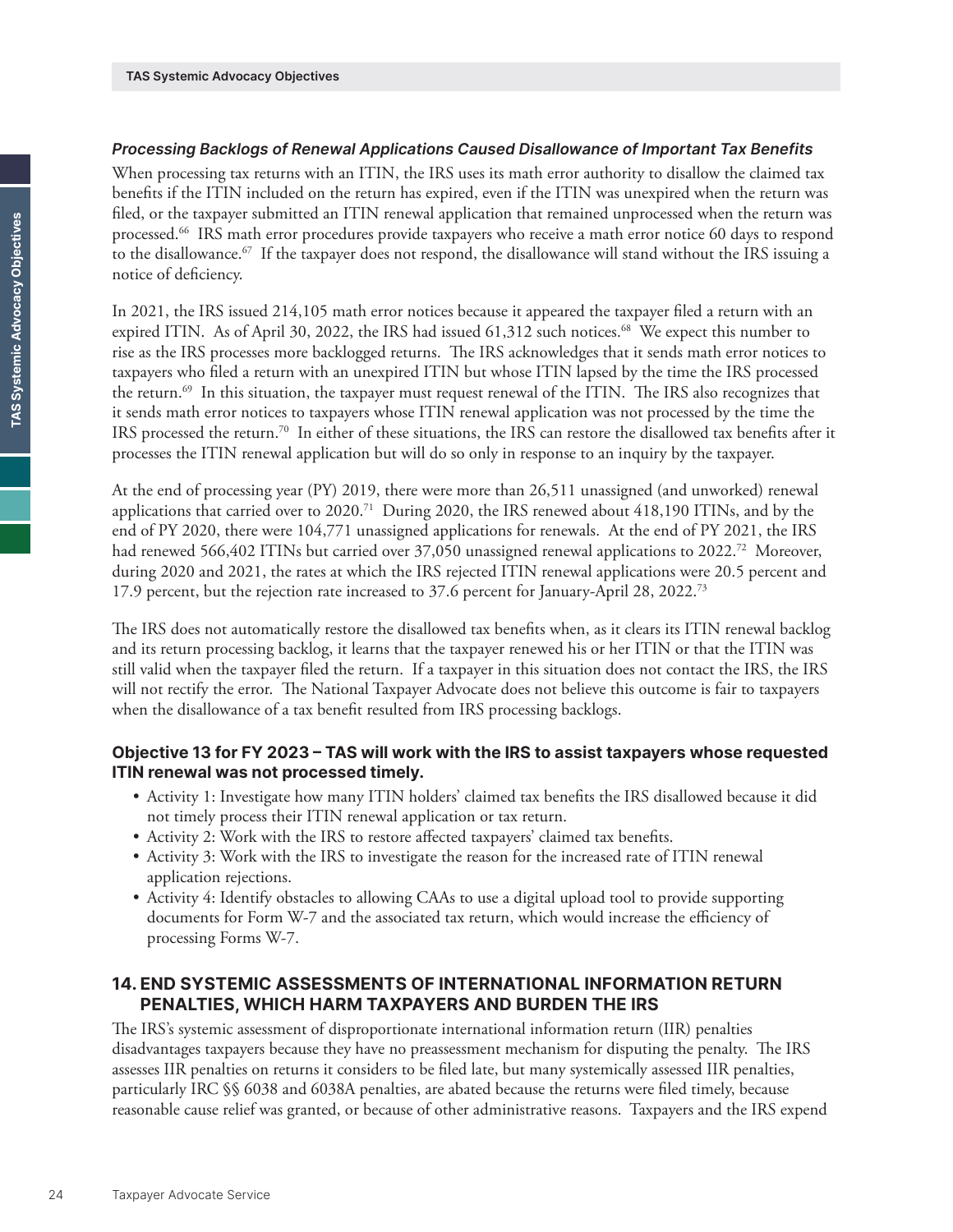significant time, energy, and money addressing penalties that the IRS should not have assessed. Thus, these systemic assessments are ineffective in promoting taxpayer compliance and do not promote equity and fairness.

Because the penalties are systemically assessed, taxpayers' recourse is to rely on IRS discretion to grant an abatement of the penalties, request a CDP hearing, or pay the assessed penalty and sue for a refund in a federal district court or the U.S. Court of Federal Claims. The IRS use of systemic penalties in the context of IIRs not only creates hardships for taxpayers, but TAS believes rests on a legally questionable foundation.74 Accordingly, for FY 2023, TAS will work with the IRS to develop a more sound approach to this penalty regime.

One means of proactively addressing the current burdensome regime is to send preassessment correspondence, giving impacted taxpayers the opportunity to explain why the IRS should not assess the penalty. This approach would educate taxpayers and minimize the inefficient and burdensome practice of first assessing and then abating these penalties. Further, it would contribute to tax equity by placing the IRS in a better position to distinguish between good-faith mistakes and intentional tax noncompliance.

## **Objective 14 for FY 2023 – TAS will work with the IRS to end systemic assessment of IIR penalties and replace that system with a more efficient and equitable program.**

- Activity 1: Participate in the Office of Servicewide Penalties working group to propose administrative reviews in lieu of systemic assessment of IIR penalties and to develop more efficient mechanisms for taxpayers to mitigate IIR penalties by showing reasonable cause, proof of timely filing, or application of the first-time abatement administrative relief prior to assessment.
- Activity 2: Review and analyze IIR penalties to distinguish trends in penalties abated or otherwise not sustained from those penalties that are ultimately upheld and share the results with the IRS.
- Activity 3: Propose and participate in a new TAS-IRS working group to explore a civil penalty-free version of the Delinquent International Information Return Submission Procedures, under which taxpayers who are not under audit and have no income to report can come forward, file delinquent information returns, and remain compliant for future years to avoid penalties.

#### Endnotes

<sup>1</sup> *See*, *e.g*., Erin M. Collins, Getting Rid of the Kryptonite: The IRS Should Quickly Implement Scanning Technology to Process Paper Tax Returns, NATIONAL TAXPAYER ADVOCATE BLOG (Apr. 15, 2022), [https://www.taxpayeradvocate.irs.gov/news/](https://www.taxpayeradvocate.irs.gov/news/nta-blog-getting-rid-of-the-kryptonite-the-irs-should-quickly-implement-scanning-technology-to-process-paper-tax-returns/) [nta-blog-getting-rid-of-the-kryptonite-the-irs-should-quickly-implement-scanning-technology-to-process-paper-tax-returns/.](https://www.taxpayeradvocate.irs.gov/news/nta-blog-getting-rid-of-the-kryptonite-the-irs-should-quickly-implement-scanning-technology-to-process-paper-tax-returns/)

<sup>2</sup> Amended returns inventory includes Forms 1045, Application for Tentative Refund, and Forms 1139, Corporation Application for Tentative Refund.

<sup>3</sup> Email from Wage and Investment (W&I) Division (June 6, 2022); IRS, Status of Unopened Mail and Backlog Inventory (May 27, 2022). The sum of individual returns or case category volumes may exceed totals due to rounding. Figure 1 has been updated as of May 27, 2022, and contains data that differs from the figure shown in the *Review of the 2022 Filing Season*, *supra*, and Systemic Advocacy Objective: *Identify Ways to Alleviate the Backlog of Paper-Filed Tax Returns*, *infra*.

<sup>4</sup> *See* Systemic Advocacy Objective: *Identify and Minimize Electronic Filing Barriers*, *infra*.

<sup>5</sup> TAD 2022-1 (Mar. 29, 2022),<https://www.irs.gov/pub/irs-utl/tad-2022-1-memo-from-nta.pdf>.

<sup>6</sup> IRS Response to the National Taxpayer Advocate's 2021 Annual Report to Congress (Apr. 25, 2022). *See also Filing Season and IRS Operations, Hearing Before the H. Ways and Means Comm., Subcomm. on Oversight*, 117th Cong. (Mar. 17, 2022) (statement of Charles P. Rettig, Commissioner of Internal Revenue), [https://www.irs.gov/newsroom/written-testimony-of-charles-p-rettig](https://www.irs.gov/newsroom/written-testimony-of-charles-p-rettig-commissioner-internal-revenue-service-before-the-house-ways-and-means-committee-subcommittee-on-oversight-on-the-filing-season-and-irs-operations)[commissioner-internal-revenue-service-before-the-house-ways-and-means-committee-subcommittee-on-oversight-on-the](https://www.irs.gov/newsroom/written-testimony-of-charles-p-rettig-commissioner-internal-revenue-service-before-the-house-ways-and-means-committee-subcommittee-on-oversight-on-the-filing-season-and-irs-operations)[filing-season-and-irs-operations](https://www.irs.gov/newsroom/written-testimony-of-charles-p-rettig-commissioner-internal-revenue-service-before-the-house-ways-and-means-committee-subcommittee-on-oversight-on-the-filing-season-and-irs-operations). For the definition of DHA, see 5 C.F.R. § 337.202. DHA enables an agency to hire, after public notice is given, any qualified applicant without regard to 5 U.S.C. 3309-3318, 5 C.F.R. part 211, or 5 C.F.R. part 337, subpart A. A DHA expedites hiring by eliminating competitive rating and ranking, veterans' preference, and traditional ranking procedures. *See* OPM, *Direct-Hire Authority Fact Sheet*, https://www.opm.gov/policy-data-oversight/hiring-information/direct-hireauthority/#url=Fact-Sheet (last visited May 25, 2022).

IRS Response to the National Taxpayer Advocate's 2021 Annual Report to Congress (Apr. 25, 2022).

<sup>8</sup> *Id*. Critical position pay authority is an authority provided under 5 U.S.C. 5377 and 5 C.F.R. Part 535. Section 2103 of the Taxpayer First Act, titled *Streamlined Critical Pay Authority for Information Technology Positions*, added § 7812 to the IRC, reinstating streamlined critical pay authority for positions in IRS IT operations (which had lapsed in 2013) until September 30, 2025. Pub. L. No. 116-25, Title II, § 2103(a), 133 Stat. 1011 (2019). IRC § 7812 also allows the IRS to pay recruitment, retention, relocation incentives, and performance bonuses to streamlined critical pay appointees in positions in IT operations.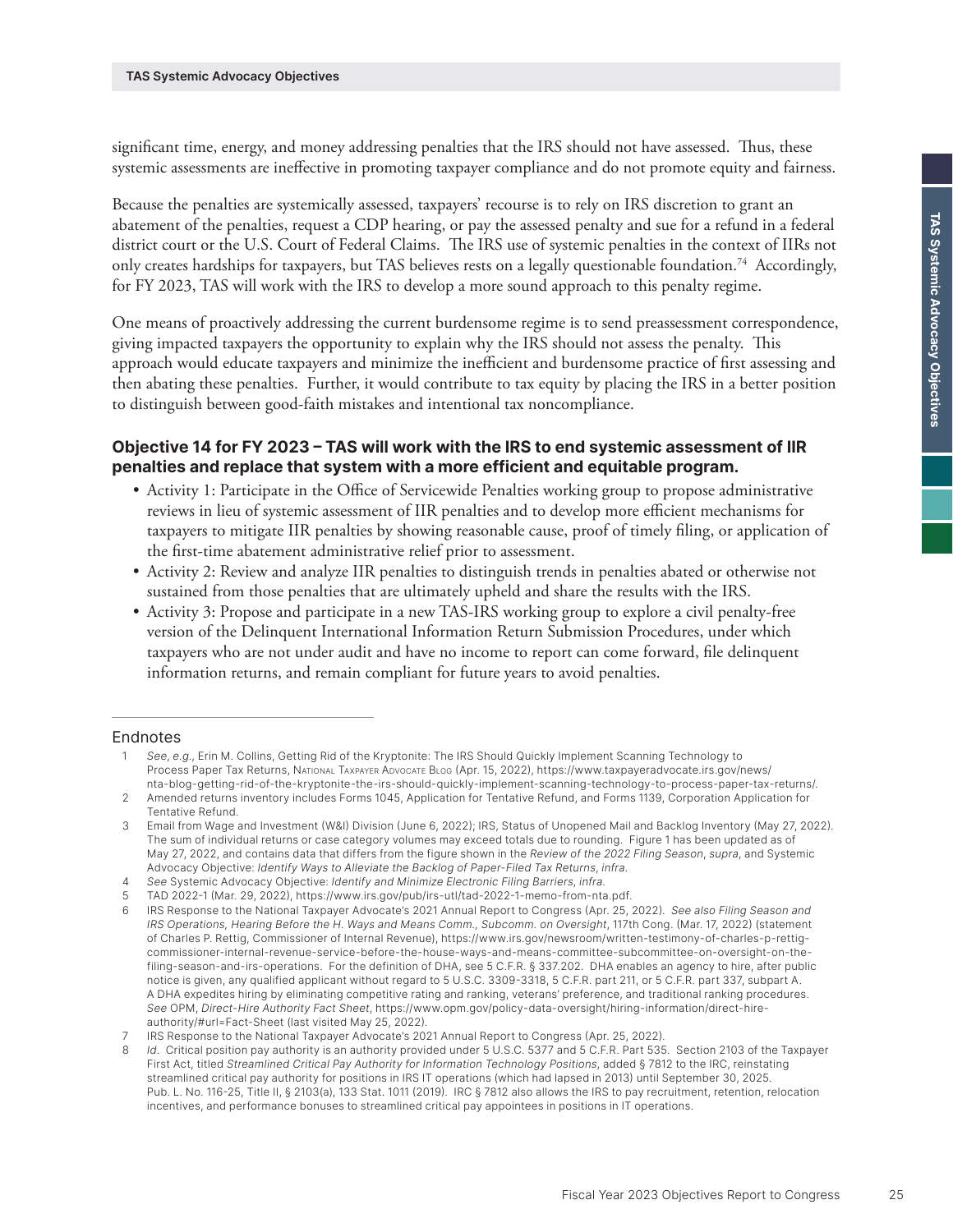#### **TAS Systemic Advocacy Objectives**

- 9 IRS Response to the National Taxpayer Advocate's 2021 Annual Report to Congress (Apr. 25, 2022). *See also* National Taxpayer Advocate 2021 Annual Report to Congress 51, 58-59 (Most Serious Problem: *IRS Recruitment, Hiring, and Training: The Lack of Sufficient and Highly Trained Employees Impedes Effective Tax Administration*).
- 10 IRS Response to the National Taxpayer Advocate's 2021 Annual Report to Congress (Apr. 25, 2022).
- 11 *Id*.
- 12 IRS, Pub. 5426, Taxpayer First Act Report to Congress (Jan. 2021), <https://www.irs.gov/pub/irs-pdf/p5426.pdf>. The Taxpayer First Act, Pub. L. No. 116-25, § 2402, 133 Stat. 1014 (2019), required that the Commissioner of Internal Revenue submit to Congress a written report providing a comprehensive training strategy for employees of the IRS.
- 13 National Taxpayer Advocate 2021 Annual Report to Congress 66-80 (Most Serious Problem: *Telephone and In-Person Service: Taxpayers Face Significant Challenges Reaching IRS Representatives Due to Longstanding Deficiencies and Pandemic Complications*).
- 14 IRS, Joint Operations Committee (JOC), Snapshot Reports: Enterprise Snapshot for Enterprise Total, Accounts Management, and Consolidated Automated Collection Service data (weeks ending Apr. 20, 2019; June 30, 2020; and May 22, 2021). The weeks for which TAS pulled data correspond to the final week of the filing season in each of these years. These numbers are for enterprise total. *See also* National Taxpayer Advocate Fiscal Year 2022 Objectives Report to Congress 9 (*Review of the 2021 Filing Season*).
- 15 IRS, JOC, Snapshot Reports: Enterprise Snapshot (Sept. 30, 2021). For a definition of LOS and a discussion of its shortcomings, see National Taxpayer Advocate 2021 Annual Report to Congress 67 (Most Serious Problem: *Telephone and In-Person Service: Taxpayers Face Significant Challenges Reaching IRS Representatives Due to Longstanding Deficiencies and Pandemic Complications*).
- 16 IRS, JOC, Snapshot Reports: Enterprise Snapshot (Apr. 23, 2022).
- 17 National Taxpayer Advocate 2021 Annual Report to Congress 67 (Most Serious Problem: *Telephone and In-Person Service: Taxpayers Face Significant Challenges Reaching IRS Representatives Due to Longstanding Deficiencies and Pandemic Complications*).
- 18 Department of the Treasury, *Treasury and IRS Announce Aggressive Plan to End Pandemic Inventory Backlog This Year* (Mar. 10, 2022),<https://home.treasury.gov/news/press-releases/jy0648>.
- 19 *See* National Taxpayer Advocate 2021 Annual Report to Congress 109-121 (Most Serious Problem: *Online Accounts: IRS Online Accounts Do Not Have Sufficient Functionality and Integration With Existing Tools to Meet the Needs of Taxpayers and Practitioners*).
- 20 The IRS has announced a plan to hire 10,000 CSRs before the end of the year to process the tax return backlog and improve phone service. Department of the Treasury Office of Public Affairs, *Treasury and IRS Announce Aggressive Plan to End Pandemic Inventory Backlog This Year* (Mar. 10, 2022)<https://home.treasury.gov/news/press-releases/jy0648>. Voice and chatbots have been deployed on a number of IRS phone lines to help taxpayers set up payments and understand notices. This is a step in the right direction, although the actual time savings to taxpayers has yet to be determined. IRS, IRS unveils voice and chat bots to assist taxpayers with simple collection questions and tasks; provides faster service, reduced wait times, IR-2022-56 (Mar. 10, 2022) [https://www.irs.](https://www.irs.gov/newsroom/irs-unveils-voice-and-chat-bots-to-assist-taxpayers-with-simple-collection-questions-and-tasks-provides-faster-service-reduced-wait-times) [gov/newsroom/irs-unveils-voice-and-chat-bots-to-assist-taxpayers-with-simple-collection-questions-and-tasks-provides-faster](https://www.irs.gov/newsroom/irs-unveils-voice-and-chat-bots-to-assist-taxpayers-with-simple-collection-questions-and-tasks-provides-faster-service-reduced-wait-times)[service-reduced-wait-times.](https://www.irs.gov/newsroom/irs-unveils-voice-and-chat-bots-to-assist-taxpayers-with-simple-collection-questions-and-tasks-provides-faster-service-reduced-wait-times)
- 21 National Taxpayer Advocate 2021 Annual Report to Congress 66-80 (Most Serious Problem: *Telephone and In-Person Service: Taxpayers Face Significant Challenges Reaching IRS Representatives Due to Longstanding Deficiencies and Pandemic Complications*).
- 22 *See* IRC § 7803(a)(3); IRS, Pub. 1, Your Rights as a Taxpayer, <https://www.irs.gov/pub/irs-pdf/p1.pdf>.
- 23 *See* IRS, IRS Operations During COVID-19: Mission-critical functions continue, [https://www.irs.gov/newsroom/irs-operations-during](https://www.irs.gov/newsroom/irs-operations-during-covid-19-mission-critical-functions-continue)[covid-19-mission-critical-functions-continue](https://www.irs.gov/newsroom/irs-operations-during-covid-19-mission-critical-functions-continue) (last visited June 7, 2022). This page addresses how long taxpayers may have to wait for Form 1040 return processing; the status of Form 941 processing; updates on submitting a missing form or document to the IRS; and Individual Taxpayer Identification Number application processing timeframes.
- 24 *See*, *e.g*., National Taxpayer Advocate 2021 Annual Report to Congress 81 (Most Serious Problem: *Transparency and Clarity: The IRS Lacks Proactive Transparency and Fails to Provide Timely, Accurate, and Clear Information*). Where's My Refund?, Where's My Amended Return?, and the IRS2Go app give taxpayers only these responses: return received, refund approved, or refund sent.
- 25 National Taxpayer Advocate Fiscal Year 2022 Objectives Report to Congress 5 (*Review of the 2021 Filing Season*) (excluding amended returns).
- 26 Email from W&I (May 2, 2022); IRS, Status of Unopened Mail and Backlog Inventory (Apr. 22, 2022).
- 27 *See* National Taxpayer Advocate 2021 Annual Report to Congress 109-121 (Most Serious Problem: *Online Accounts: IRS Online Accounts Do Not Have Sufficient Functionality and Integration With Existing Tools to Meet the Needs of Taxpayers and Practitioners*).
- 28 National Taxpayer Advocate 2021 Annual Report to Congress 66 (Most Serious Problem: *Telephone and In-Person Service: Taxpayers Face Significant Difficulty Reaching IRS Representatives Due to Longstanding Deficiencies and Pandemic Complications*); National Taxpayer Advocate 2021 Annual Report to Congress 95 (Most Serious Problem: *Filing Season Delays: Millions of Taxpayers Experienced Difficulties and Challenges in the 2021 Filing Season*).
- 29 U.S. Census Bureau, *American Community Survey*, 2019 ACS 1 Year Estimates, Table S0101, Ages 18-74; derived as "age 18 and over" minus "age 75 and over;" Submission Processing (SP) Program Management/Process Assurance (PMPA) Branch Filing Season Statistics Report Individual Returns (cycle ending Dec. 17, 2021); SP PMPA Branch Filing Season Statistics Report Corporate and Partnership Returns (cycle ending Dec. 8, 2021).
- 30 Taxpayer First Act, Pub. L. No. 116-25, 133 Stat. 981 (2019). *See also* IRS, Pub. 5426, Taxpayer First Act Report to Congress 41 (Jan. 2021).
- 31 IRS, SP PMPA Branch Filing Season Statistics for Week Ending May 20, 2022; IRS SP PMPA Branch Filing Season Statistics Report for Week Ending May 22, 2021.
- 32 IRS, Filing Season Statistics for Week Ending December 3, 2021, [https://www.irs.gov/newsroom/filing-season-statistics-for-week](https://www.irs.gov/newsroom/filing-season-statistics-for-week-ending-december-3-2021)[ending-december-3-2021](https://www.irs.gov/newsroom/filing-season-statistics-for-week-ending-december-3-2021).
- 33 National Taxpayer Advocate 2021 Annual Report to Congress 136-148 (Most Serious Problem: *E-Filing Barriers: Electronic Filing Barriers Increase Taxpayer Burden, Cause Processing Delays, and Waste IRS Resources*).
- 34 IRS, Filing Season Statistics Report for Week Ending December 18, 2021.
- 35 National Taxpayer Advocate 2021 Annual Report to Congress 136-148 (Most Serious Problem: *E-Filing Barriers: Electronic Filing Barriers Increase Taxpayer Burden, Cause Processing Delays, and Waste IRS Resources*).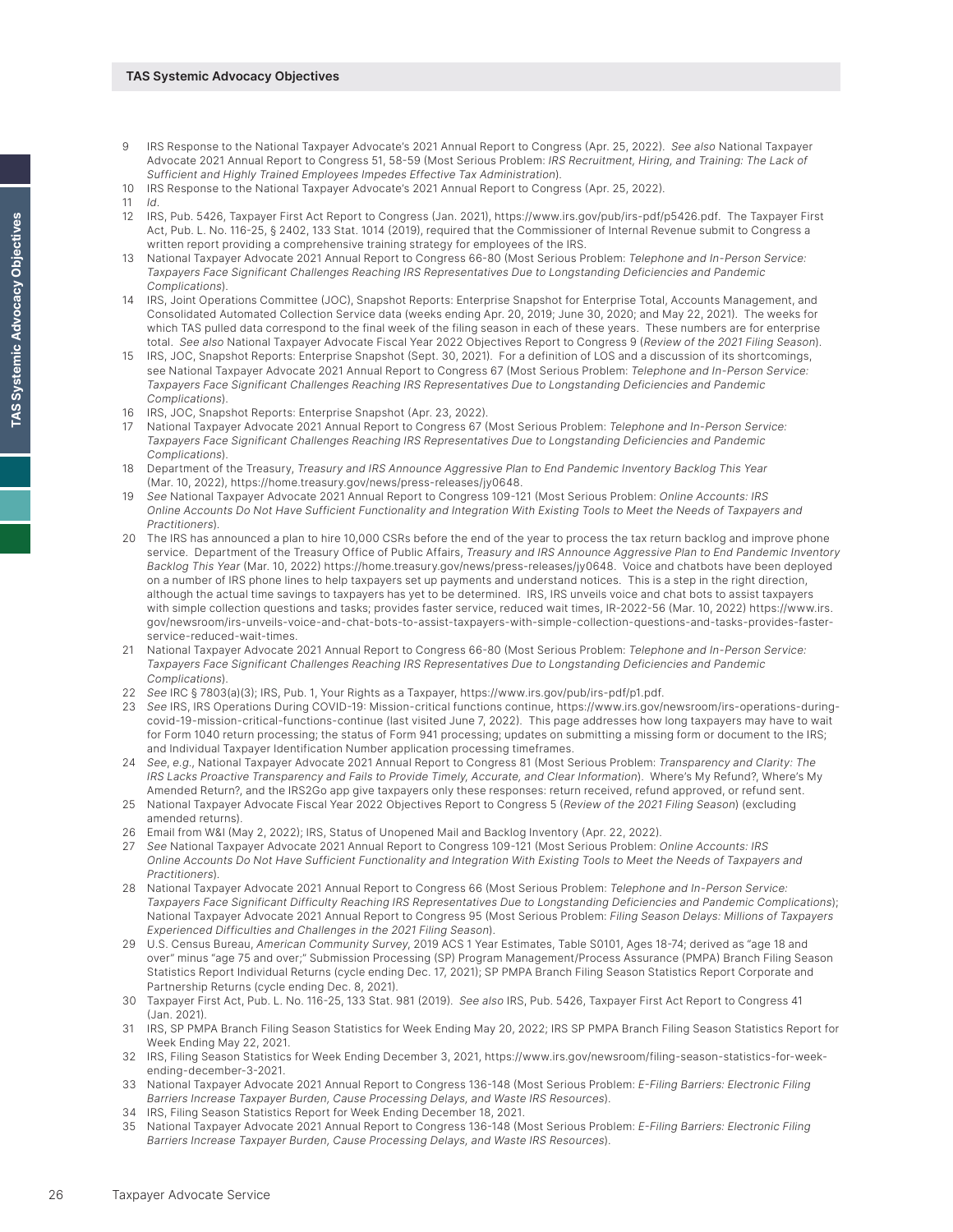- 36 *See* Systemic Advocacy Objective: *Use Automation to Process Paper-Filed Tax Returns*, *supra*; National Taxpayer Advocate 2021 Annual Report to Congress 136-148 (Most Serious Problem: *E-Filing Barriers: Electronic Filing Barriers Increase Taxpayer Burden, Cause Processing Delays, and Waste IRS Resources*). *See also* Taxpayer Advocate Directive 2022-1: Implement Scanning Technology to Machine Read Paper Tax Returns and Address the Paper Return Backlog (Mar. 29, 2022); Erin M. Collins, Getting Rid of the Kryptonite: The IRS Should Quickly Implement Scanning Technology to Process Paper Tax Returns, NATIONAL TAXPAYER ADVOCATE Blog (Mar. 30, 2022), [https://www.taxpayeradvocate.irs.gov/news/nta-blog-getting-rid-of-the-kryptonite-the-irs-should-quickly](https://www.taxpayeradvocate.irs.gov/news/nta-blog-getting-rid-of-the-kryptonite-the-irs-should-quickly-implement-scanning-technology-to-process-paper-tax-returns/)[implement-scanning-technology-to-process-paper-tax-returns/](https://www.taxpayeradvocate.irs.gov/news/nta-blog-getting-rid-of-the-kryptonite-the-irs-should-quickly-implement-scanning-technology-to-process-paper-tax-returns/).
- 37 IRS, Compliance Data Warehouse (CDW), Automated Information Management System (AIMS) Closed Case Data FY 2019 individual audits and Individual Returns Transaction File (Nov. 2021). Internal Revenue Manual 4.1.1.1.6, Terms (Oct. 25, 2017).
- 38 IRS, CDW, AIMS Closed Case Data FY 2019 individual audits (Nov. 2021). Correspondence audits include audits closed by campus tax examiners in either the W&I or Small Business/Self-Employed operating divisions.
- 39 *See* IRC § 7803(a)(3)(B). *See also* TAS, Taxpayer Bill of Rights, [www.taxpayeradvocate.irs.gov/taxpayer-rights](http://www.taxpayeradvocate.irs.gov/taxpayer-rights).
- 40 *See* National Taxpayer Advocate 2021 Annual Report to Congress, Most Serious Problems, [https://www.taxpayeradvocate.irs.gov/](https://www.taxpayeradvocate.irs.gov/reports/2021-annual-report-to-congress/most-serious-problems/) [reports/2021-annual-report-to-congress/most-serious-problems/.](https://www.taxpayeradvocate.irs.gov/reports/2021-annual-report-to-congress/most-serious-problems/)
- 41 Email from W&I (June 6, 2022); IRS, Status of Unopened Mail and Backlog Inventory (May 27, 2022). Amended Business Returns are Accounts Management only.
- 42 TAD 2021-2 (Nov. 9, 2021),<https://www.irs.gov/pub/irs-utl/tad-2021-2.pdf>.
- 43 IRS Response to TAD 2021-2 (Dec. 8, 2021),<https://www.irs.gov/pub/irs-utl/tad-2021-2-memo-from-dcse.pdf>.
- 44 National Taxpayer Advocate 2021 Annual Report to Congress 47 (Most Serious Problem: *Processing and Refund Delays: Excessive Processing and Refund Delays Harm Taxpayers*).
- 45 IRS Response to TAD 2021-2 (Dec. 8, 2021),<https://www.irs.gov/pub/irs-utl/tad-2021-2-memo-from-dcse.pdf>.
- 46 *See* Notice 2020-23, 2020-18 I.R.B. 742 (cross referencing Rev. Proc. 2018-58, 2018-50 I.R.B. 990); Notice 2021-21, 2021-15 I.R.B. 986. Under IRC § 7508A, when the Secretary determines that a taxpayer has been affected by a federally declared disaster, the Secretary is authorized to "disregard" for up to one year certain acts a taxpayer is required to undertake under the IRC, including the filing of a tax return. *See also* Treas. Reg. § 301.7508A-1.
- 47 IRS CDW, Individual Master File transaction history (Mar. 31, 2022).
- 48 IRC § 6511(b)(2)(A) (emphasis added).
- 49 *See Israel v. U.S.*, 356 F.3d 221 (2d Cir 2004).
- 50 *See* IRC § 7503 (when the last day for filing falls on a Saturday, Sunday, or legal holiday, the act will be timely if performed on the next business day). *See also* Rev. Rul. 2003-41, 2003-1 C.B. 814 (when a return is filed on the next day after a weekend or legal holiday, the lookback period is adjusted accordingly).
- 51 The National Taxpayer Advocate has recommended the legislative solution to this problem. *See* National Taxpayer Advocate 2022 Purple Book: *Compilation of Legislative Recommendations to Strengthen Taxpayer Rights and Improve Tax Administration* 22 (*Amend the Lookback Period for Allowing Tax Credits or Refunds Under IRC § 6511(b)(2)(A) to Include the Period of Any Postponement of Time for Filing a Return Under IRC § 7508A*).
- 52 *See*, *e.g*., 8 U.S.C. § 1427(a); 8 C.F.R. § 316.10; *Abuhekal v. U.S. Citizenship & Immigr. Servs*., 2011 WL 2600709, at \*5 (D. Minn. June 30, 2011) ("Timely payment of taxes supports a finding of good moral character… . Conversely, failure to file or make timely payment of taxes may support a finding of a lack of good moral character.") (internal citations omitted).
- 53 Any person required to make a return, statement, or other document to the IRS is required to include in such return, statement, or other document a taxpayer identifying number. *See* IRC § 6109; Treas. Reg. § 301.6109-1. *See also* IRC §§ 1, 2, 61, 871, 7701(b).
- 54 Spouses and dependents are not eligible for an ITIN or to renew an ITIN unless they are claimed for an allowable tax benefit, or they file their own return.
- 55 IRC § 6109(i)(2); Treas. Reg. § 301.6109-1(d)(3)(iii).
- 56 Treas. Reg. § 301.6109-1(d)(3)(ii)&(iv). *See also* Instructions for Form W-7, Application for IRS Individual Taxpayer Identification Number (rev. Nov. 2021).
- 57 IRM 3.21.263.4.1, Acceptance Agent (AA) or Certifying Acceptance Agent (CAA) (Jan. 16, 2020), provides "CAAs can authenticate 12 of the 13 acceptable identification documents for primary and secondary (spouse) applicants. CAAs cannot authenticate foreign military identification cards and must submit the original or copies certified by the issuing agency. CAAs can ONLY authenticate passports and birth certificates for dependent applicants. They must submit the original or copies certified by the issuing agency of all other documents for dependent applicants. CAAs must attach Form W-7 Certificate of Accuracy (COA) to each Form W-7 as evidence of the documents they authenticated." CAAs are located throughout the United States, and the 6,168 active CAAs as of Jan. 2021 included 181 foreign CAAs. In addition, 47,344 of the 1.1 million ITINs issued in 2020 were based on a CAA application. Treasury Inspector General for Tax Administration, Ref. No. 2022-40-013, *Administration of the Individual Taxpayer Identification Number Program* 20 (Jan. 26, 2022).
- 58 The IRS maintains 358 TACs, but due to attrition and resource limitations, 39 are presently not staffed on a full-time basis (24 TACs presently provide a virtual service delivery alternative to an in-person visit). All staffed TACs offer appointments as well as the ability to walk in. *IRS Filing Season and the IRS Budget, Hearing Before the Senate Finance Committee, 117th Cong*. (Apr. 7, 2022), (statement of Charles P. Rettig, Commissioner of Internal Revenue), [https://www.irs.gov/newsroom/written-testimony-of-charles](https://www.irs.gov/newsroom/written-testimony-of-charles-p-rettig-commissioner-internal-revenue-service-before-the-senate-finance-committee-on-the-filing-season-and-the-irs-budget)[p-rettig-commissioner-internal-revenue-service-before-the-senate-finance-committee-on-the-filing-season-and-the-irs-budget.](https://www.irs.gov/newsroom/written-testimony-of-charles-p-rettig-commissioner-internal-revenue-service-before-the-senate-finance-committee-on-the-filing-season-and-the-irs-budget) The relevant IRS webpage,<https://www.irs.gov/help/itin-authenticating-tacs-link>, does not list the specific TACs that are open and provide ITIN services. The telephone number given on the webpage for taxpayers to call to schedule an appointment is not functional "due to extremely high call volume."
- 59 *See*, *e.g*., National Taxpayer Advocate Fiscal Year 2022 Objectives Report to Congress 44 (Systemic Advocacy Objective: *Advocate for Efficiencies and Additional IRS Resources to Timely Process Individual Taxpayer Identification Number Applications*); National Taxpayer Advocate 2021 Annual Report to Congress 37 (Most Serious Problem: *Processing and Refund Delays: Excessive Processing and Refund Delays Harm Taxpayers*).
- 60 IRC § 6109(i)(3)(A).
- 61 IRC § 6109(i)(3)(B).